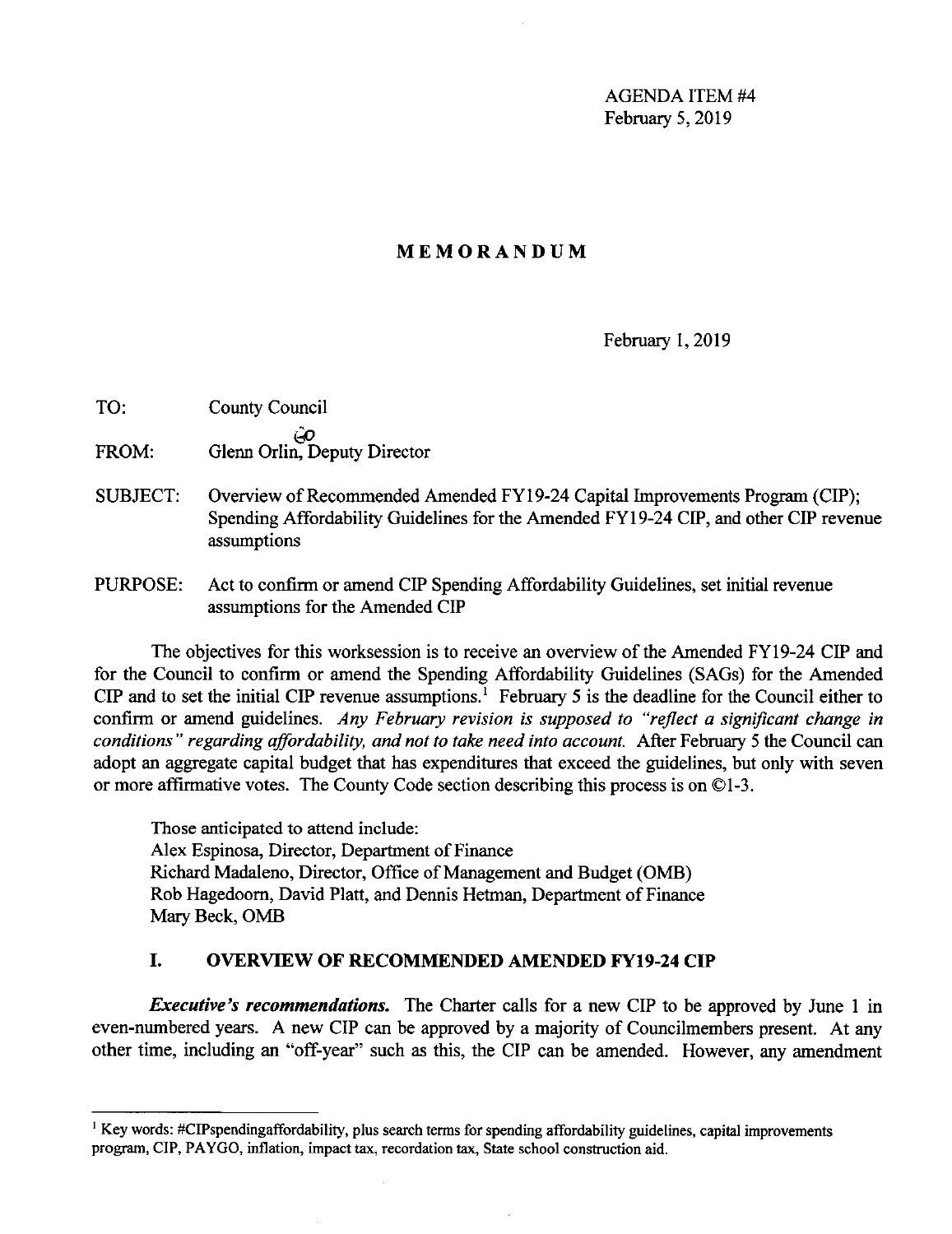must be introduced, be subject to a public hearing, and can be approved only the affirmative vote of six or more Councilmembers.

On January 15, 2019, the County Executive transmitted his Recommended FY20 Capital Budget and amendments to the FY19-24 CIP. Overall, CIP spending (excluding WSSC) is recommended to decline by \$93,291,000 (-2.1%) in FY19-24, from \$4,424,260,000 to \$4,330,969,000. The breakdown by agency and by category within County Government is shown in Table I, below:

|                                         | Approved<br><b>FY19-24 CIP</b> | <b>Executive's Rec.</b><br><b>Amended CIP</b> | Percent<br>Change |
|-----------------------------------------|--------------------------------|-----------------------------------------------|-------------------|
| Montgomery County Public Schools (MCPS) | 1,777,498 (40.2%)              | 1,762,661 (40.7%)                             | $-0.8%$           |
| Montgomery College                      | 277,300<br>$(6.3\%)$           | 279,589<br>$(6.5\%)$                          | $+0.8%$           |
| M-NCPPC (Parks)                         | 219,984<br>$(5.0\%)$           | 231,141<br>(5.3%)                             | $+5.1%$           |
| <b>Revenue Authority</b>                | 17,450<br>(0.4%                | 17,450<br>(0.4%                               | $0.0\%$           |
| Housing Opportunities Commission        | 8,700<br>$(0.2\%)$             | 8,700<br>$(0.2\%)$                            | 0.0%              |
| <b>County Government</b>                | 2,123,328 (48.0%)              | 2,031,428 (46.9%)                             | $-15.2%$          |
| Housing/Community Development           | 42,280<br>$(1.0\%)$            | 47.051<br>(1.1%)                              | $+11.3%$          |
| Cons. of Natural Resources/Solid Waste  | 148.568<br>(3.4%)              | 151,008<br>(3.5%)                             | $+1.6%$           |
| <b>General Government/HHS</b>           | 529,606 (12.0%)                | 533,096 (12.3%)                               | $+0.7\%$          |
| <b>Culture &amp; Recreation</b>         | 124.604<br>(2.8%)              | 143,532<br>(3.3%)                             | $+15.2%$          |
| <b>Public Safety</b>                    | 143.485<br>(3.2%)              | 151,866 (3.5%)                                | $+5.8%$           |
| Transportation                          | 1.134,785 (25.6%)              | 1,004,875 (23.2%)                             | $-11.4%$          |
| <b>TOTAL</b>                            | 4,424,260                      | 4.330,969                                     | $-2.1%$           |

**Table 1: Percentage of Programmed Funds by Agency and Program (in \$000)** 

- MCPS spending in FY19-24 would go down by about \$14.8 million, but about \$11.9 million of this are funds that MCPS spent in FYI 8. The remaining reduction reflects the Board of Education (BOE) decision not to proceed with the East Silver Spring ES Addition project. He has continued the practice of prior Executives of "approving" the individual projects in the BOE's request while also stipulating that about \$51.1 million needs to be identified for reductions in the MCPS CIP. (The BOE's requests about \$45 million more for FY19-24.)
- Transportation is the only sector that took a major reduction: it would go down by about \$129.9 million (-11.4%). The largest reduction is due to the Executive's proposal to delete the Montrose Parkway East project (about \$86.7 million in the six-year period, about \$127.4 million if FY25 were included). Other reductions are due to the deferral of the Dorsey **Mill** Road Bridge, Bradley Boulevard Improvements, Forest Glen Passageway. White Flint Metro Station North Entrance, and Seven Locks Bikeway and Safety Improvements projects, and scope reductions in the Bicycle-Pedestrian Priority Area Improvements and Sidewalk and Curb Replacement projects.
- The Culture & Recreation portion of the County Government CIP would go up by about \$18.9 million, mostly due to the \$15.8 million supplemental appropriation request for the South County Regional Recreation and Aquatic Center project.
- There is very little increase or no change to the CIP spending for Montgomery College, Housing Opportunities Commission, Revenue Authority, and the other portions of the County Government CIP.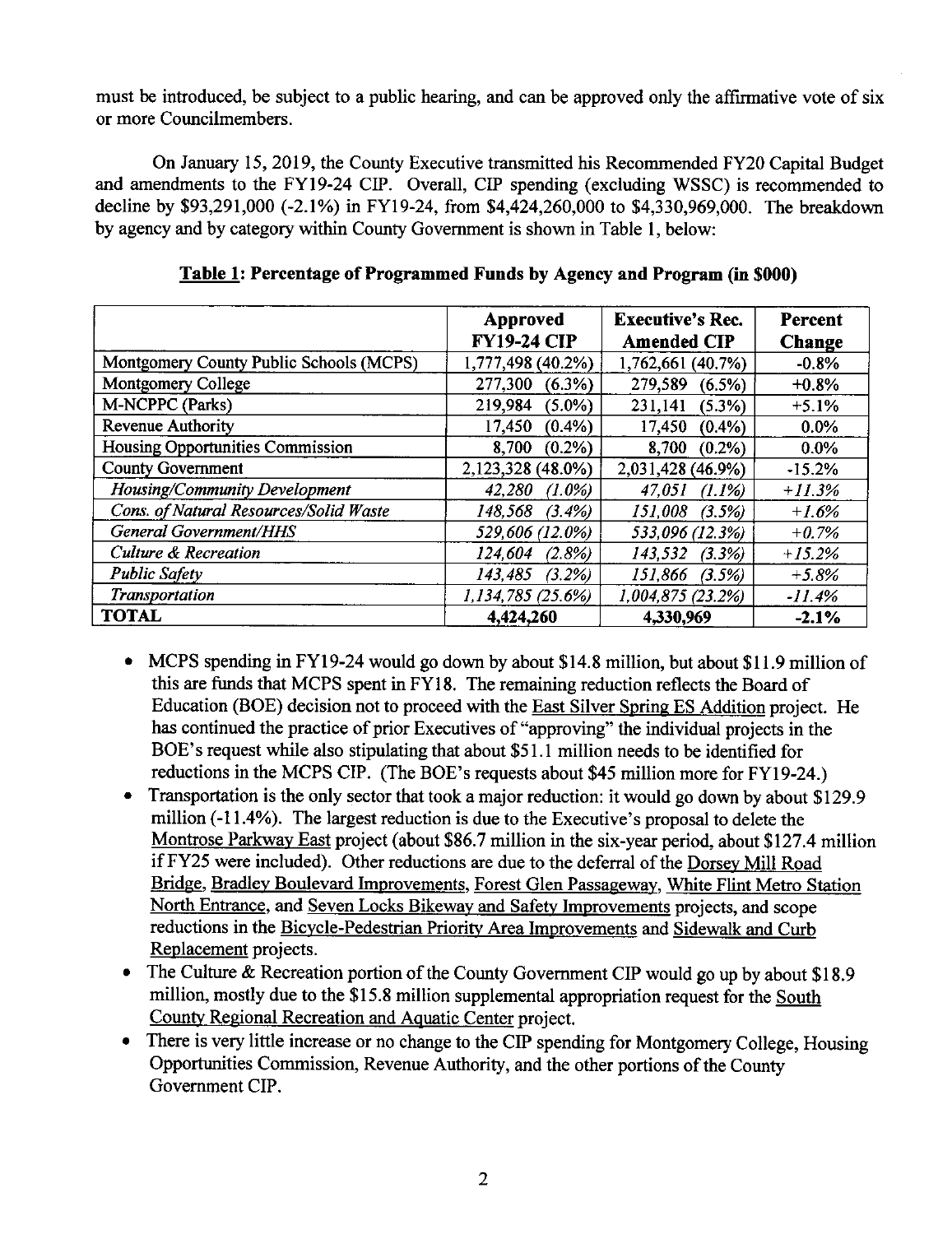*Working through the CIP.* Here are a few comments and cautions, mostly to ward off serious divisiveness (a.k.a., a "train wreck") when the CIP is reconciled to the debt and current revenue guidelines and targets in mid-May. In most years CIP Reconciliation is achieved with little fanfare by making minor expenditure adjustments to several projects. But if after its initial round of worksessions the Council produces a pre-reconciled CIP that is well above the guidelines and targets, then Reconciliation can be an ugly exercise.

There is another reason to try to keep close to the guidelines and targets during the next few months. If the cumulative effect of the Council's straw votes is to include more funding than can reasonably be absorbed in the end, then the constituents for these projects can be lulled into a false sense of security that their projects are 'safe,' only to have the rug cut out from under them when projects are deferred or even deleted in mid-May. A better general approach is, if there is any question about the merit of a project, to be conservative about the amount or timing of its funding. This is generally the approach the Council uses with the Operating Budget, where it adds to the Executive's recommendations only when the Reconciliation List (a.k.a., "Wish List") is compiled in mid-May.

Unfortunately, none of us have thought of a way to figure out a true "Wish List" process for the CIP. This is because most projects are multi-year in nature, and many have multiple funding sources. Reconciling the Operating Budget is simple addition to a predetermined total; reconciling the CIP is more akin to solving a Rubik's Cube: accelerating or decelerating a project may help in meeting the target in one of the six years, but it may exacerbate the problem in other years. Nevertheless, the Council has managed to stay within spending affordability in nearly all the CIPs approved since the voters approved Charter Question 'F' in 1990.

Here are some suggestions for the Council as it works through the CIP in this amendment year:

- *Always keep in mind that the Council's aggregate CIP funding will likely be, at most, only marginally different than the aggregate funding level proposed by the Executive.* This means that, with a few exceptions, additions the Council wishes to make over the Executive's recommendations for projects should be accompanied by cuts to other projects.
- *Remember it is especially difficult to make significant changes to the Executive 's recommendations in FYJ9 and FY20.* Much of the recommended spending in these years is for projects either already under construction or about to go under construction (for which significant funds have already been expended for planning, design, and land acquisition). Most of the rest of the funds are for continuing "level of effort" projects like PLAR, HV AC, roof replacement, etc.
- *While keeping the first two points in mind, don 't think that each committee must work to keep "its" part of the capital budget within an artificial limit, such as the Executive's recommendations.* The CIP is an expression of the Council's priorities, not anyone else's. If the Council stays within the Executive's recommendations, it would be unnecessarily chaining itself to his general funding priorities.
- *Generally, consider only those proposed amendments that affect spending in FYs19 or 20.* When the biennial CIP was envisioned in the mid-l 990s, the philosophy was that the off-year would be a time for projects that have completed facility planning and were ready for design and construction, or for needs within the first (current) or second (next) fiscal year. A proposed amendment that either initiates or increases the cost of a project that starts in FY21 or later-or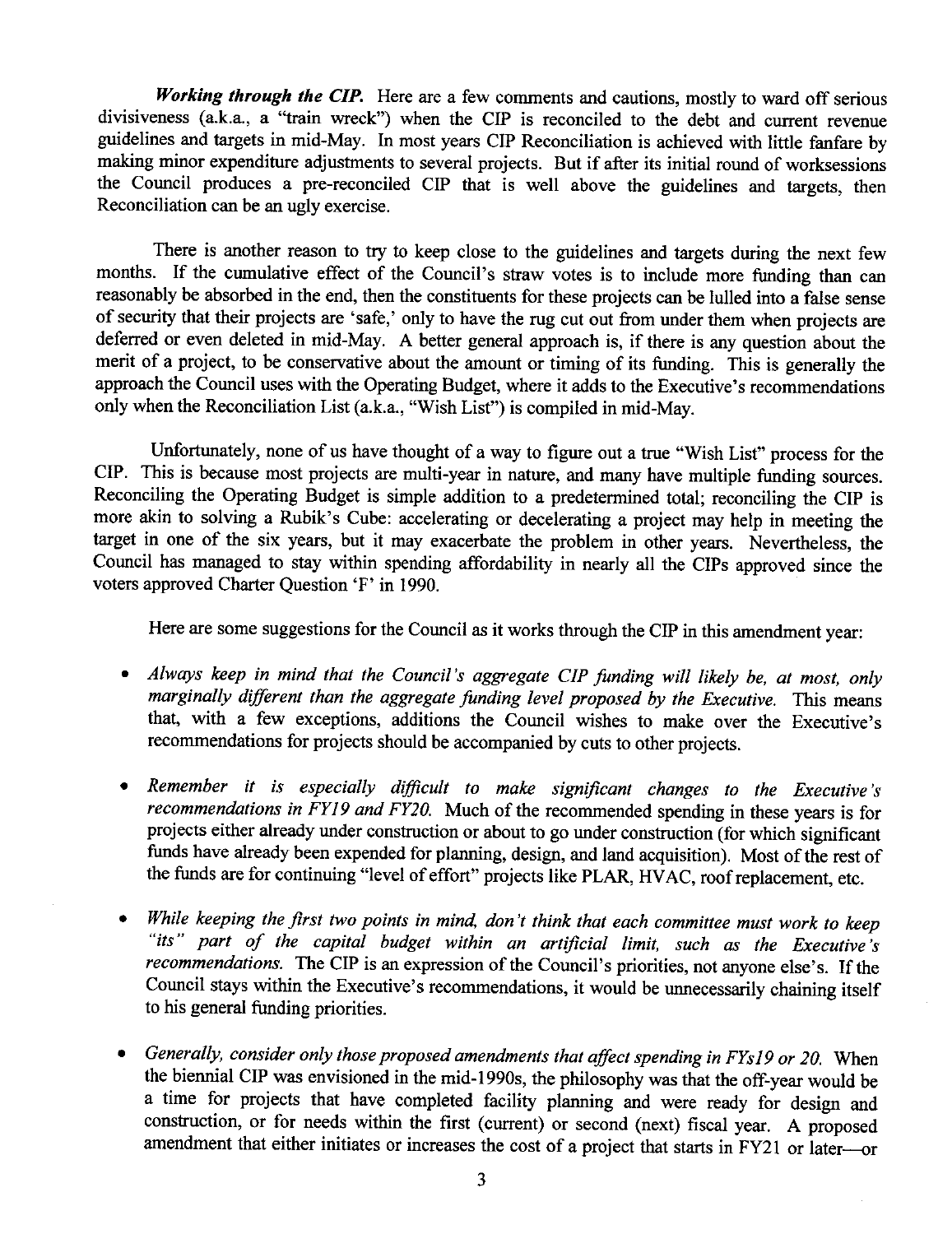increases level-of-effort funding in FY21 or later-should be deferred until the FY21-26 CIP next year, when they would compete for funding in a totally new CIP. Exceptions to this rule are the MCPS "Solution" projects, which are placeholders to keep certain clusters from going into moratorium under the Subdivision Staging Policy.

- *There is no CIP "Wish List.*" During the worksessions, each committee (and later, the Council) should make definitive decisions about each project: approve it as recommended, delay it, accelerate it, and/or amend its scope, or delete it. At the same time, individual Councilmembers should make known publicly whether he or she has a caveat about its status. For example, if you think a project is important but not critical, you might recommend its approval during the worksession but say you may need to revisit its funding or timing at CIP Reconciliation. Our analysts have sharp ears and will pick up on such clues. This information will help immensely as we put together a CIP Reconciliation package.
- *Use the last Approved CIP as the benchmark, not the Executive 's or an agency's request.*  Although the Executive, BOE, Parks Board, etc., have prepared recommendations, progress on a project is best measured against the last official decision—the CIP approved last May.

### **II. GENERAL OBLIGATION BONDS**

*1. Council approved guidelines and targets.* The General Obligation (G.O.) Bond SAGs apply to FYl9, FY20, and the FY19-24 period. The SAGs and targets approved for the FY19-24 CIP on October 3, 2017 were \$330 million in FYl9, \$320 million in FY20, \$310 million in FY21, and \$300 million each year during FYs22-24, for a six-year total of \$1.86 billion. These guidelines were reconfirmed by the Council on February 6, 2018. The guidelines can be amended by a simple majority of Councilmembers present. The County Code restricts any increase to the first-year or the second-year guideline to 10% over the previously set amount. Since the current G.O. Bond guideline for FY19 is \$330 million, the Council cannot raise it higher than \$363 million. Similarly, the FY20 guideline can increase by no more than 10%, to \$352 million. The Council can raise or lower the FY19-24 guideline as high or low as it wishes.

The Executive proposed adhering to the current guidelines and targets; this is reflected in the G.O. Bond Adjustment Chart accompanying the Executive's January 15, 2019 CIP recommendations (©4). Table 1 displays the General Obligation Bond levels in recent CIPs and in the January 15 Recommended Amended CIP ("Executive").

To assist in determining debt capacity-how much debt the County can afford-the Committee and Council rely in part on the debt capacity analysis charts that show the value of various indicators of debt affordability at various levels of debt over the next six years. The indicators are:

- 1. Total debt should not exceed 1.5% of full market value of taxable real property.
- 2. The sum of debt service and long-term and short-term lease payments should not exceed 10% of General Fund revenue.
- 3. Real debt per capita should not exceed \$1,000 by a "significant" amount. As a working definition of this indicator, the Council should assume that real debt per capita should not exceed \$2,300 in FY19 dollars.
- 4. The ratio of debt to income should not exceed 3.5%.
- 5. 60-75% of the debt at the beginning of any period should be paid off within ten years.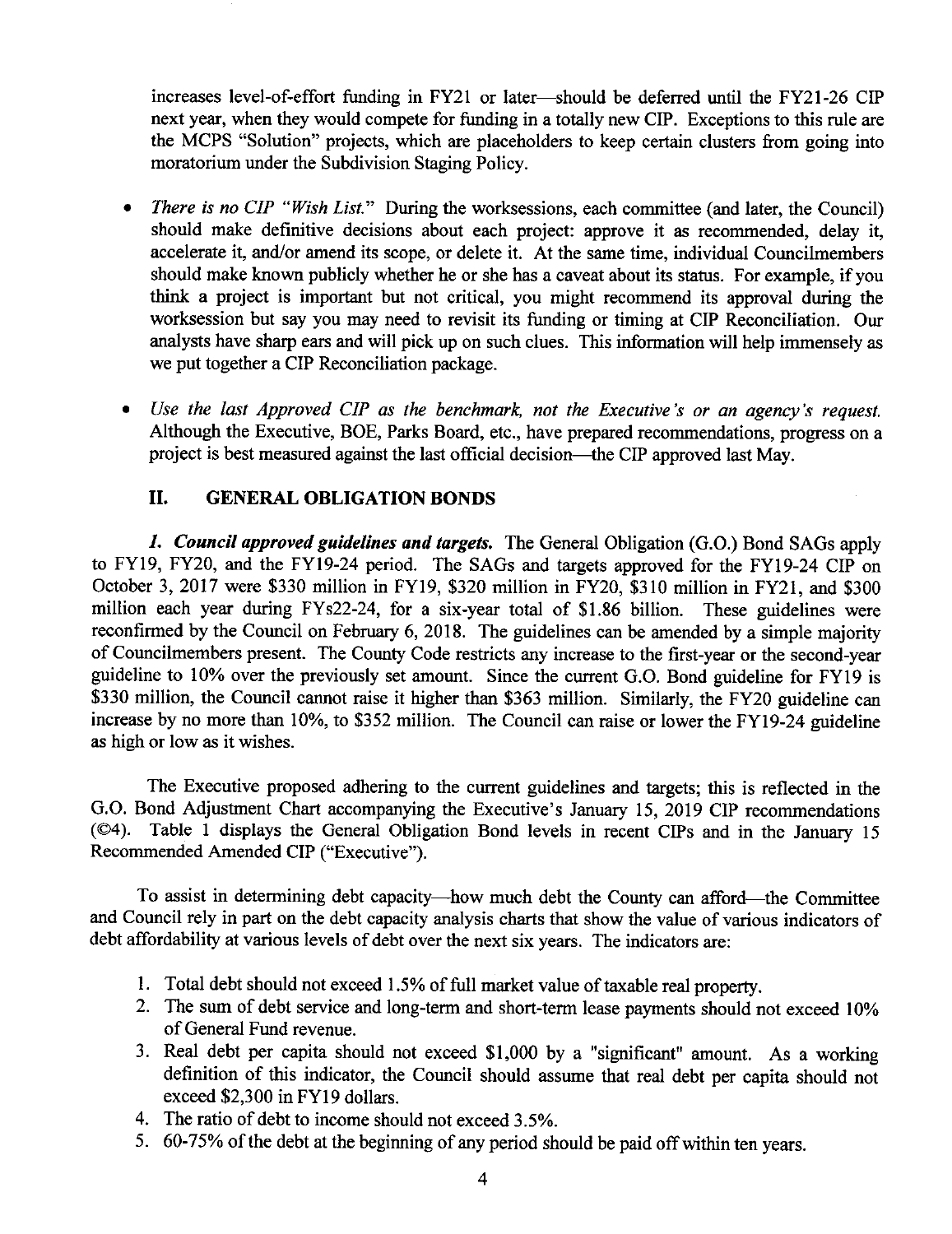The Department of Finance has updated the assumptions and inputs for the bond interest rate, operating revenue growth, population growth, inflation, the assessable base, and total personal income. A comparison of the assumptions and inputs from last January to now is on ©5:

- The annual interest rates on bonds are assumed to remain unchanged at 5.0% annually.
- Operating Budget growth each year is now anticipated to be lower in FY20 (2.7% versus 3.1%), but the same or slightly higher in the later years.
- The population growth forecast now is slightly higher.
- The annual inflation rates are forecast now to be higher each year, starting in FY20.
- The countywide assessable base is projected now to increase slightly slower.
- Countywide personal income is now projected to grow marginally slower in some years, and marginally higher in others.

These assumptions drive the results of these indicators more than the debt levels themselves. Using the new input assumptions, the Office of Management and Budget's (0MB) debt capacity analysis for the Executive's recommended guidelines and targets is on ©6. Compare this chart to the analysis of the approved guidelines and targets from one year ago, on ©7. These charts show the following about the five indicators:

- *Debt/Assessed Value (Line 2).* This indicator is nearly unchanged than last January. It continues to be worse than the 1.50% standard in all six years, and by a wide margin in the earlier years.
- *Debt service plus lease payments as a share of General Fund revenue (Line 3).* This indicator is slightly better than last January, but it continues to fall in the 11-12% range through the CIP period, much worse than the 10% standard.
- *Real debt/capita (Line 5).* This indicator is worse than the \$2,300/capita standard, by 24-49%, depending on the year.
- *Debt/income (Line 6).* This indicator is marginally better than last January; it will better the 3.50% standard by FY22.
- *Payout ratio (Line7)*. This indicator is consistently in the desired 60-75% range each year.

**GO Committee** *(and Council staff)* **recommendation (3-0): Concur with the Executive's recommendations.** Section 20-56(c)(4) of the County Code states that on the first Tuesday in February the Council can amend the CIP's Spending Affordability Guideline "to reflect a significant change in conditions" (see top of ©3). There is no significant change in conditions, so there is no predicate to raise the guidelines.

The indicators show that the County is still carrying too much of a debt burden. The guidelines and targets approved in October 2017 and confirmed in February 2018 moves in the right direction, but it will take many years at the \$300 million/year (or lower) level to attain a sustainable debt service burden.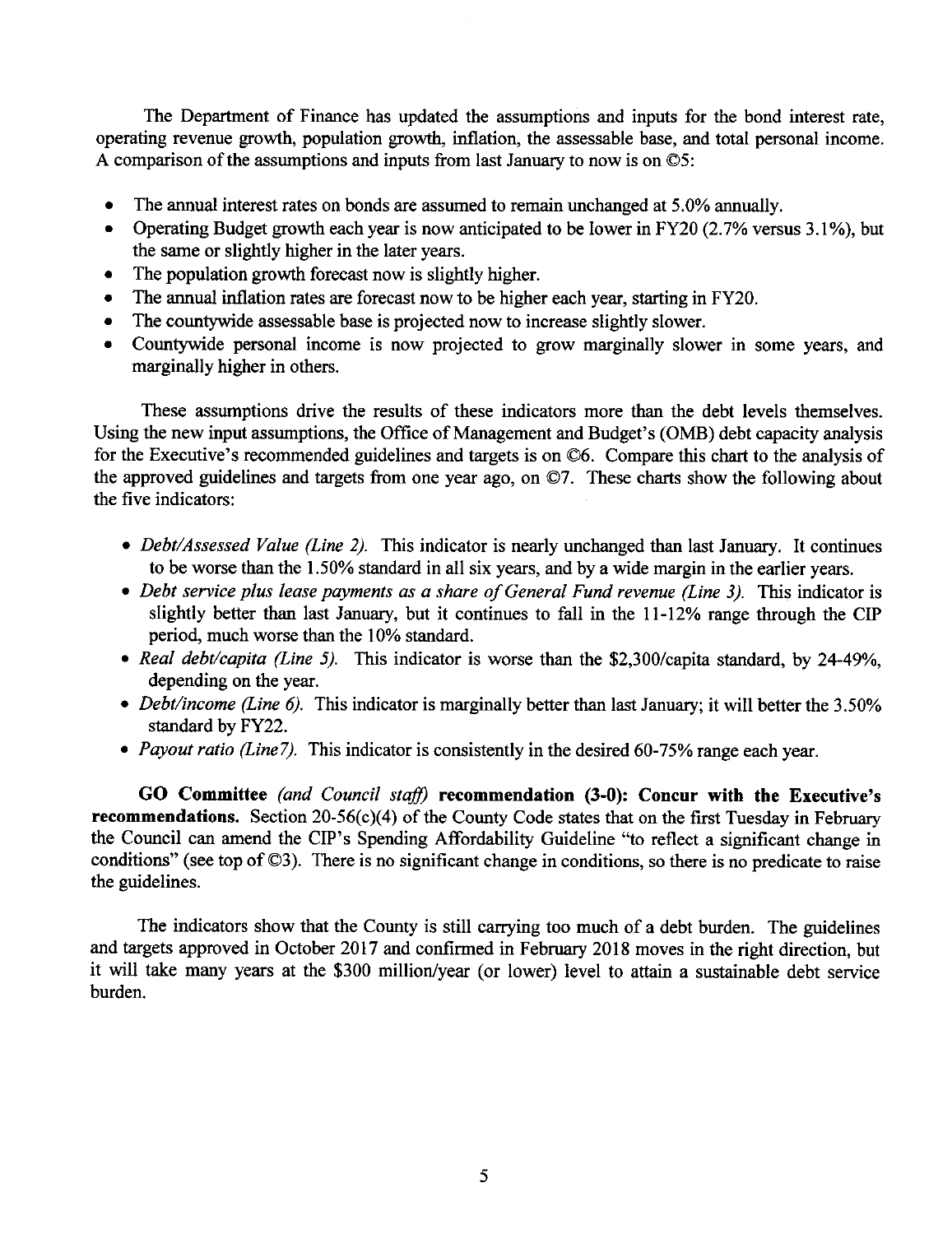| $\langle$ ([])      | 1513 | $\rightarrow$ 14 | $1 \times 15$ | 1516  | $\perp$ $\perp$ $\perp$ | $+518$ | EYT9. | $+Y20$ | ا د . | LY 22 | $\rightarrow$ $\rightarrow$ $\rightarrow$ | $\pm$ Y <sup>-1</sup> | $0.5 \, \mathrm{GeV}$ |
|---------------------|------|------------------|---------------|-------|-------------------------|--------|-------|--------|-------|-------|-------------------------------------------|-----------------------|-----------------------|
| <b>FY13-18</b>      | 295  | 295              | 295           | 295   | 295                     | 295    |       |        |       |       |                                           |                       | 1,770                 |
| FY13-18 Am          | 295  | 295              | 295           | 295   | 295                     | 295    |       |        |       |       |                                           |                       | 1,770                 |
| <b>FY15-20</b>      |      |                  | 299.5         | 324.5 | 327                     | 332    | 332   | 332    |       |       |                                           |                       | 1,947                 |
| FY15-20 Am          |      |                  | 299.5         | 340   | 340                     | 340    | 340   | 340    |       |       |                                           |                       | 1,999.5               |
| FY17-22             |      |                  |               |       | 340                     | 340    | 340   | 340    | 340   | 340   |                                           |                       | 2,040                 |
| FY17-22 Am          |      |                  |               |       | 340                     | 340    | 340   | 340    | 340   | 340   |                                           |                       | 2,040                 |
| FY19-24             |      |                  |               |       |                         |        | 330   | 320    | 310   | 300   | 300                                       | 300                   | 1,860                 |
| Executive           |      |                  |               |       |                         |        | 330   | 320    | 310   | 300   | 300                                       | 300                   | 1,860                 |
| <b>GO Committee</b> |      |                  |               |       |                         |        | 330   | 320    | 310   | 300   | 300                                       | 300                   | 1,860                 |

**Table 2: General Obligation Bonds in Recent CIPs** (\$ millions)

*2. Inflation rates.* The inflation rates in the adjustment charts are not supposed to measure construction cost inflation, but general inflation: they are a means of translating the general value of the annual bond guidelines and targets so that they can be compared against aggregate CIP expenditures, which are expressed in constant dollars. The Department of Finance takes the lead in developing inflation forecasts. Compared to its forecast last March, Finance is now assuming the annual inflation rates to be somewhat higher in FYs20-24.

Typically, a forecast is developed during the winter which is part of the basis for building the Executive's Recommended CIP. Finance updates these assumptions in the late winter based on more recent trends, in preparation for the development of the Executive's Recommended Operating Budget and Public Services Program (PSP). The Council uses the same rates in the CIP as in the PSP. When the updated rates are available Council staff will report their effect on the funds available for programming. Table 3 shows the inflation assumptions used in the recently approved CIPs.

**GO Committee** *(and Council staff)* **recommendation (3-0): Concur with the Executive's recommendations, for now. A draft adoption resolution is on ©A.** 

| CD                  | FV15 | <b>FY16</b> | <b>FY17</b> | <b>FY18</b> | FY <sub>19</sub> | $\text{FY20}$ | $\Gamma$ Y21 | <b>FY22</b> | $\Gamma$ \ 23 | FY24 |
|---------------------|------|-------------|-------------|-------------|------------------|---------------|--------------|-------------|---------------|------|
| <b>FY15-20</b>      | 2.03 | 2.22        | 2.52        | 2.63        | 2.43             | 2.28          |              |             |               |      |
| <b>FY15-20 Am</b>   | 2.03 | <b>.98</b>  | 2.20        | 2.33        | 2.53             | 2.80          |              |             |               |      |
| FY17-22             |      |             | 1.80        | 2.30        | 2.50             | 2.70          | 2.70         | 2,70        |               |      |
| FY17-22 Am          |      |             | 1.80        | 2.25        | 2.30             | 2.35          | 2.45         | 2.50        |               |      |
| FY19-24             |      |             |             |             | 1.95             | 2.07          | 2.20         | 2.30        | 2.38          | 2.43 |
| Executive           |      |             |             |             | 1.95             | 2.27          | 2.56         | 2.85        | 2.85          | 2.85 |
| <b>GO Committee</b> |      |             |             |             | 1.95             | 2.27          | 2.56         | 2.85        | 2.85          | 2.85 |

**Table 3: Inflation Assumptions** in **Recent CIPs** (%)

*3. Set-aside for bond-funded projects.* In building the CIP the Council has always set aside some funding capacity to cover anticipated and unanticipated contingencies. The set-asides will be needed for: (1) the design, land acquisition, and construction cost of projects currently in facility planning, whether they be roads, schools, or anything else; (2) the inevitable cost increases that occur once more is known about the scope of projects and the problems that must be overcome to deliver them; and (3) one-time needs or opportunities that cannot be foreseen. The set-asides in prior CIPs are shown in Table 4.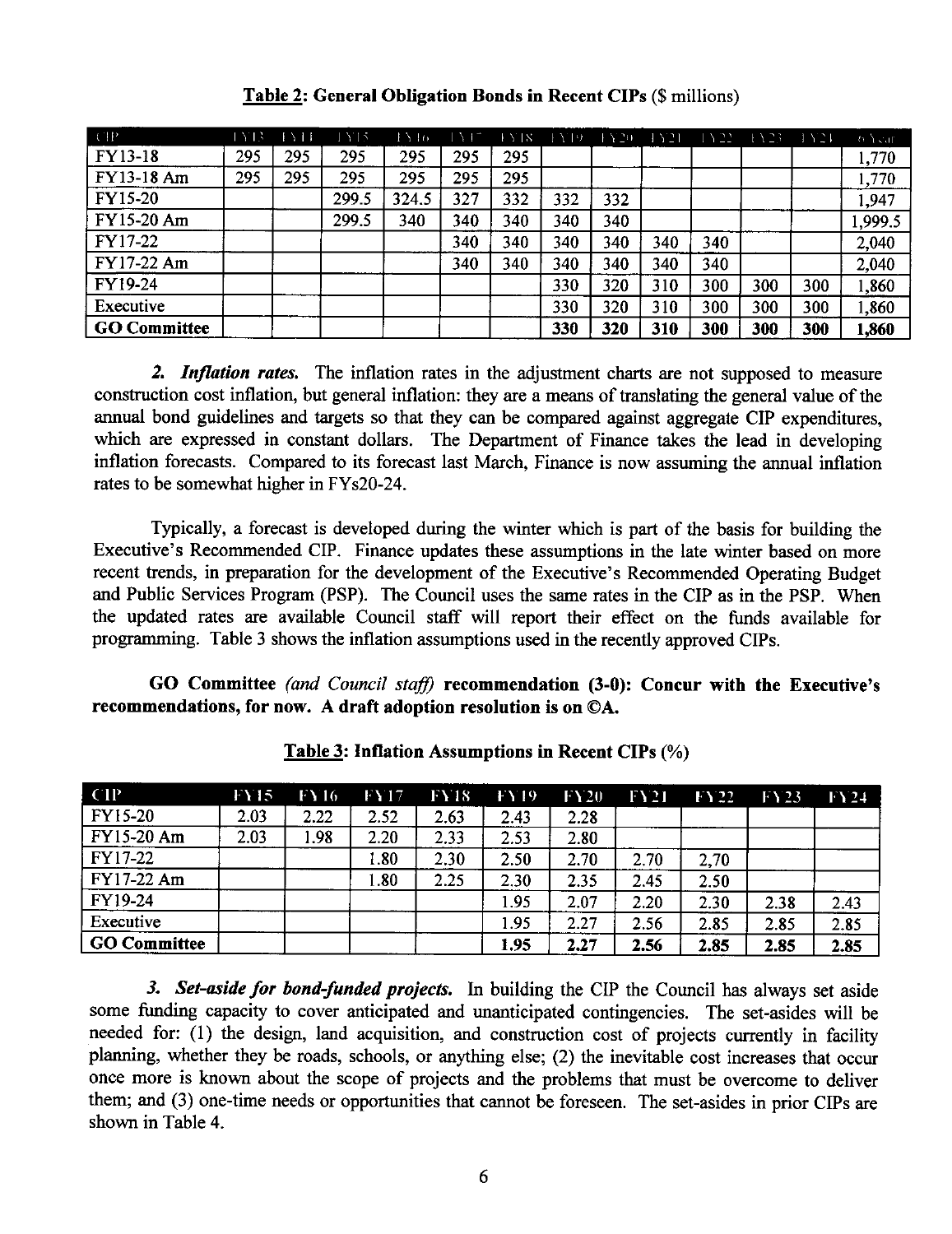During the past decade, the pattern for set-asides has been that a full CIP reserved about 8-9% of available funding, and that an Amended CIP reserved a lesser percentage, since it is essentially only a 5 year CIP. This pattern of reserves has been enough to allow for growth in the cost of projects already in the CIP and a fiscal placeholder for some projects in facility planning to be funded for construction in the subsequent CIP.

**GO Committee** *(and Council stajj)* **recommendation (3-0): Concur with the Executive.** 

| CP                  | FY15. | <b>FY16</b> | FY <sub>17</sub> | FY 18 | <b>FY19</b> | $\Gamma$ Y <sub>20</sub> | <b>FY21</b> | 1.3.22 | 1123 | $\Gamma$ 124 | $6 - Yr$ | W.   |
|---------------------|-------|-------------|------------------|-------|-------------|--------------------------|-------------|--------|------|--------------|----------|------|
| FY15-20             | 11.5  | 20.8        | 22.9             | 28.9  | 37.4        | 67.8                     |             |        |      |              | 189.4    | 8.1  |
| <b>FY15-20 Am</b>   | 0.0   | 14.5        | 15.8             | 17.2  | 19.4        | 35.2                     |             |        |      |              | 102.2    | 4.5  |
| FY17-22             |       |             | 10.4             | 21.6  | 28.7        | 47.9                     | 59.5        | 99.4   |      |              | 267.5    | 12.4 |
| FY17-22 Am          |       |             | 0.0              | 18.5  | 18.2        | 35.8                     | 38.0        | 71.8   |      |              | 182.3    | 8.4  |
| FY19-24             |       |             |                  |       | 15.1        | 19.5                     | 20.4        | 23.6   | 42.6 | 45.4         | 166.7    | 8.5  |
| Executive           |       |             |                  |       | 6.0         | 12.6                     | 15.0        | 24.8   | 33.2 | 43.7         | 135.2    | 6.9  |
| <b>GO Committee</b> |       |             |                  |       | 6.0         | 12.6                     | 15.0        | 24.8   | 33.2 | 43.7         | 135.2    | 6.9  |

**Table 4: Capital Set-Asides for General Obligation Bonds in Recent CIPs** (\$ millions)

### III. **PAYGO**

Typically, the CIP dedicates a certain amount of current revenue as an offset against bond expenditures, also called PAYGO. The County policy is to peg the amount of PAYGO in a year to at least 10% of the G.O. Bond guideline or target for that year. The Executive's recommendation is to program PA YGO at 10% of the guidelines and targets, as in years past. The PA YGO assumptions in recent CIPs are in Table 5.

**GO Committee** *(and Council stajj)* **recommendation (3-0): Concur with the Executive's recommendations, for now.** 

| CP                  | FY15  | FY 16 | <b>FY17</b> | <b>FY18</b> | <b>FY19</b> | $\Gamma$ Y20 | 1.121 | $\Gamma$ Y22 | <b>FY23 FY24</b> |      | $6-Yr$ |
|---------------------|-------|-------|-------------|-------------|-------------|--------------|-------|--------------|------------------|------|--------|
| FY15-20             | 29.95 | 32.45 | 32.7        | 33.2        | 33.2        | 33.2         |       |              |                  |      | 194.7  |
| FY15-20 Am          | 29.95 | 34.0  | 34.0        | 34.0        | 34.0        | 34.0         |       |              |                  |      | 199.95 |
| <b>FY17-22</b>      |       |       | 34.0        | 34.0        | 34.0        | 34.0         | 34.0  | 34.0         |                  |      | 204.0  |
| FY17-22 Am          |       |       | 34.0        | 34.0        | 34.0        | 34.0         | 34.0  | 34.0         |                  |      | 204.0  |
| FY19-24             |       |       |             |             | 33.0        | 32.0         | 31.0  | 30.0         | 30.0             | 30.0 | 186.0  |
| Executive           |       |       |             |             | 33.0        | 32.0         | 31.0  | 30.0         | 30.0             | 30.0 | 186.0  |
| <b>GO Committee</b> |       |       |             |             | 33.0        | 32.0         | 31.0  | 30.0         | 30.0             | 30.0 | 186.0  |

**Table 5: PAYGO Assumptions in Recent CIPs** (\$ millions)

# **IV. IMPACT AND RECORDATION TAXES**

In 2002 the Council approved an increase to the County's recordation tax. The proceeds from this increment were used to supplement capital funding for any MCPS project or Montgomery College information technology project. More recently this increment was increased, and all the proceeds were devoted to MCPS projects. These funds are essentially types of PA YGO and Current Revenue.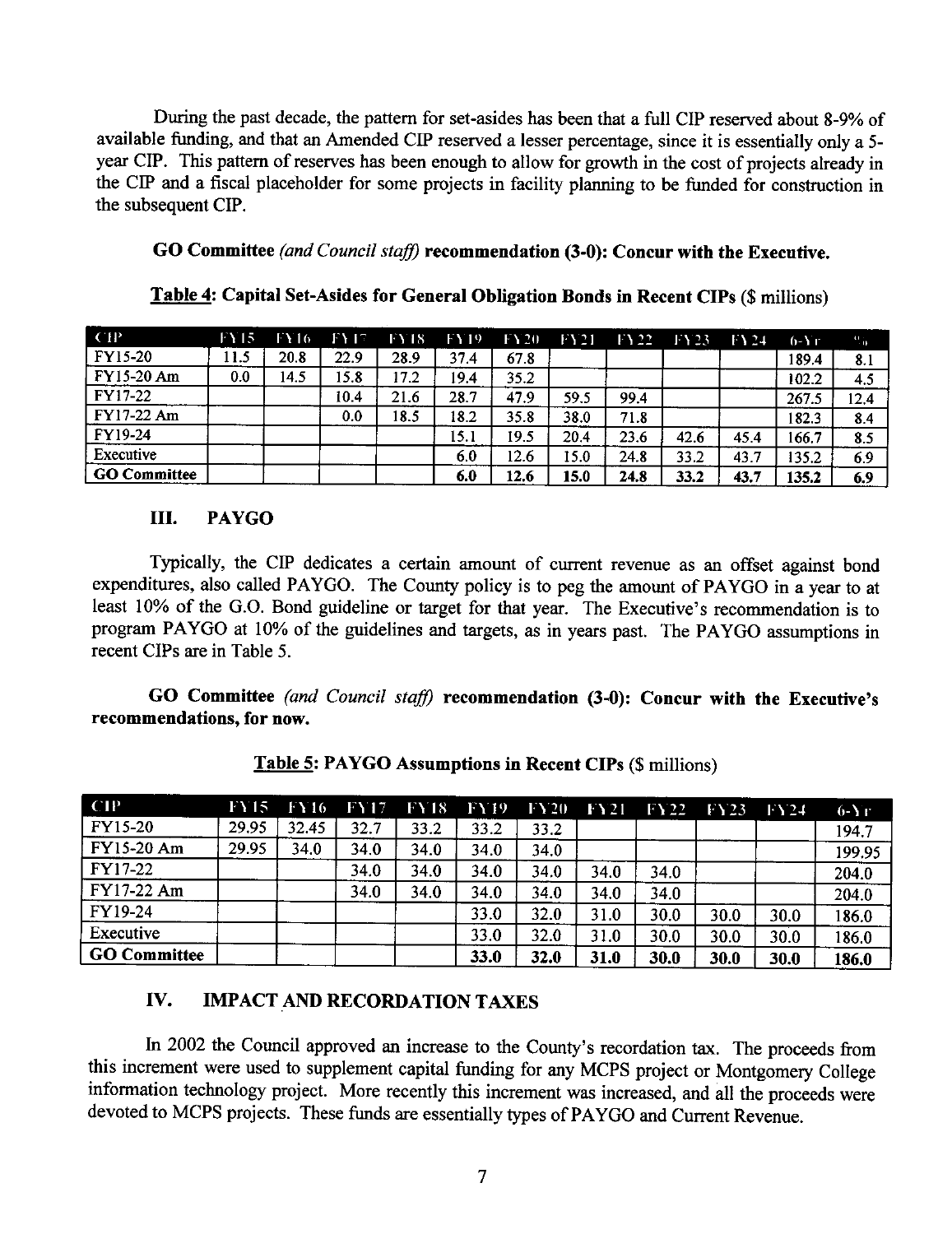Twelve years ago, the Council amended the recordation tax to increase the rate by \$1.55/\$500 (i.e., 0.31 %) for the value of a transaction greater than \$500,000. Half of the incremental revenue is dedicated to rental assistance programs and half to County Government capital projects (e.g., roads, libraries, police and fire stations). This has been called the Recordation Tax Premium.

*Recordation Tax* - *School Increment.* The Council approved legislation that allowed funds from both forms of the recordation tax to be used for the Operating Budget in FYI 1 and FY12, so far less of these funds were made available to the CIP in those years, but subsequently revenues collected from these sources returned to their originally intended uses. In 2016 the Council substantially increased the tax rate for the Recordation Tax-School Increment. The revenue collected during the past few years is shown below:

| FY13              | \$27,640,951 |
|-------------------|--------------|
| <b>FY14</b>       | \$24,948,565 |
| <b>FY15</b>       | \$26,147,938 |
| <b>FY16</b>       | \$28,930,068 |
| <b>FY17</b>       | \$57,826,469 |
| FY18              | \$55,495,916 |
| FY19 (first half) | \$33,128,065 |

### **Table 6: Revenue from the School Increment of the Recordation Tax**

The Executive is recommending programming \$62,494,000 in School Recordation Tax revenue in FY19: about \$3.3 million more than had been assumed for FY19 in the Approved CIP. The forecasts for the subsequent years have also been revised slightly upward, generally. The experience in the first six months of this fiscal year suggests that a modest upward adjustment is appropriate. During the first six months of FY19 the County has collected about \$33.1 million, which projects to about \$66.2 million for the full year: about \$7 million more than was budgeted in the Approved CIP. Table 7 shows the revenues assumed in the Approved and Recommended Amended CIPs.

**GO Committee** *(and Council staff)* **recommendation (3-0): Concur with the Executive's recommendations.** The \$62.5 million estimate for FY19 is prudently assumes slightly less revenue in the second half of FY19. Council staff will re-examine the actual collections in early May to determine whether to use an adjusted revenue assumption as part of CIP Reconciliation.

| <b>GO Committee</b> | 62,494 | 64.253 | 63,467 | 65,706 | 67,566 | 70,364 | 393,850 |
|---------------------|--------|--------|--------|--------|--------|--------|---------|
| Executive           | 62,494 | 64,253 | 63.467 | 65,706 | 67,566 | 70,364 | 393,850 |
| FY19-24             | 59,192 | 61.367 | 63.216 | 65,815 | 66,555 | 68.810 | 384,955 |
| <b>CIP</b>          | FY 19. | FY 20. | FY 21  | FY 22. | FY23   | FY 24  | 6-Yr    |

| Table 7: School Increment of Recordation Tax (\$ thousands) |  |  |
|-------------------------------------------------------------|--|--|
|-------------------------------------------------------------|--|--|

*Recordation Tax Premium.* The Executive is recommending programming \$15,097,000 in Recordation Tax Premium revenue in FY19-about \$850,000 higher than the amount assumed for FY19 in the Approved CIP. He is recommending marginally lower level in FY20 and marginally higher levels in FYs21-24. During the first half of FY19 the County has collected \$8,417,415 in Recordation Tax Premium revenue, which is on a pace for \$16.8 million if the second half of FY19 mirrors the first half.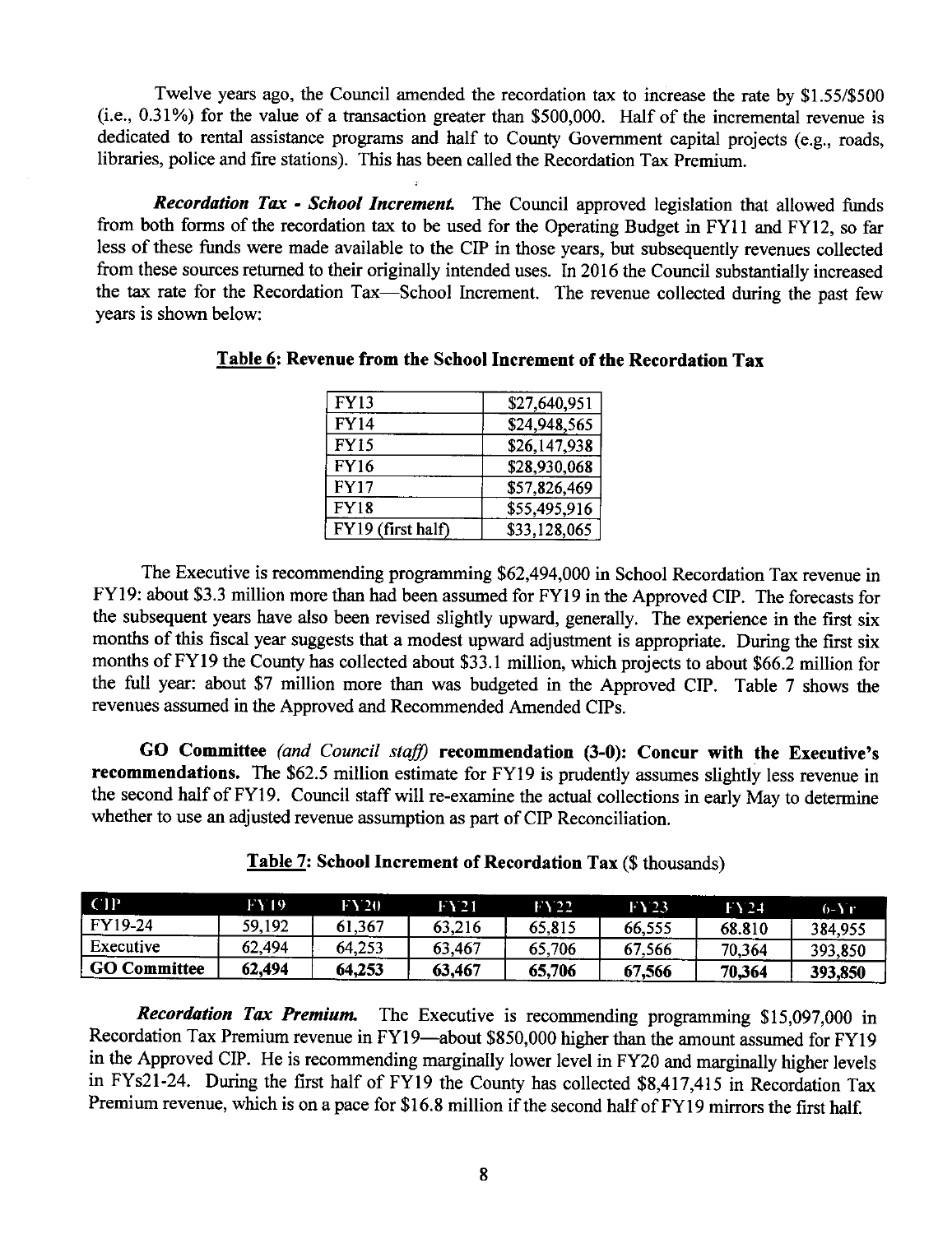**GO Committee** *(and Council staff)* **recommendation (3-0): Concur with the Executive's recommendations.** The \$15.1 million estimate for FY19 prudently assumes slightly less revenue in the second half of FY19. Council staff will re-examine the actual collections in early May as part of CIP Reconciliation.

| - CTP               | FY 19  | FY 20  | FY 21. | FY 22. | FY 23   | FY 24  | 6-1 г  |
|---------------------|--------|--------|--------|--------|---------|--------|--------|
| FY19-24             | 4.246  | 14,733 | 15.197 | 15,822 | i 6.034 | 16.586 | 92,617 |
| Executive           | 15,097 | 14,673 | 15.490 | 15,923 | 16,391  | 17.069 | 95,343 |
| <b>GO Committee</b> | 15,097 | 14,673 | 15,490 | 15,923 | 16.391  | 17.069 | 95,343 |

### **Table 8: Recordation Tax Premium(\$** thousands)

*Impact Tax* **-** *Transportation.* For several years revenue from impact taxes was overestimated, leading to the need to supplant impact tax revenue with General Fund advances which ultimately are reimbursed with funds that otherwise could be used for other projects in the CIP. Starting with the FYI 1-16 CIP, the Council initiated the practice of assuming conservative revenue estimates for impact taxes.

The revenue collected over the past few years (not including within Rockville and Gaithersburg, where the revenue is dedicated to projects within their respective jurisdictions) is shown below:

| <b>FY13</b>       | \$5,603,862  |
|-------------------|--------------|
| <b>FY14</b>       | \$14,968,066 |
| <b>FY15</b>       | \$14,639,354 |
| <b>FY16</b>       | \$7,460,558  |
| <b>FY17</b>       | \$13,355,263 |
| <b>FY18</b>       | \$12,228,094 |
| FY19 (first half) | \$7,047,808  |

### **Table 9: Revenue from the Transportation Impact Tax**

Regarding the Transportation Impact Tax, the Executive is recommending assuming a reduction in revenue below what the Council had assumed in corresponding years in the Approved CIP. Revenue from this tax is very difficult to predict due to vacillations in building cycles and, for this tax, the further uncertainty as to when credits are cashed in. Revenue in the first half of FYI9 has been \$7.0 million, which is on a pace for \$14.1 million if the second half of FY19 mirrors the first half.

**GO Committee** *(and Council staff)* **recommendation (2-1): Councilmembers Navarro and Friedson recommend assuming \$12 million annually in FYs20-24 and concurring with the Executive's estimate for FY19. Councilmember Katz concurs with the Executive.** As noted above, transportation impact tax revenue is extremely unpredictable. Rather than trying to guesstimate the future building cycle and the timing of credits, a better approach is to apply a somewhat conservative estimate and apply it over each of the six years. Again, Council staff will re-examine the actual collections in early May as part of CIP Reconciliation. A summary of the recommendations is shown below: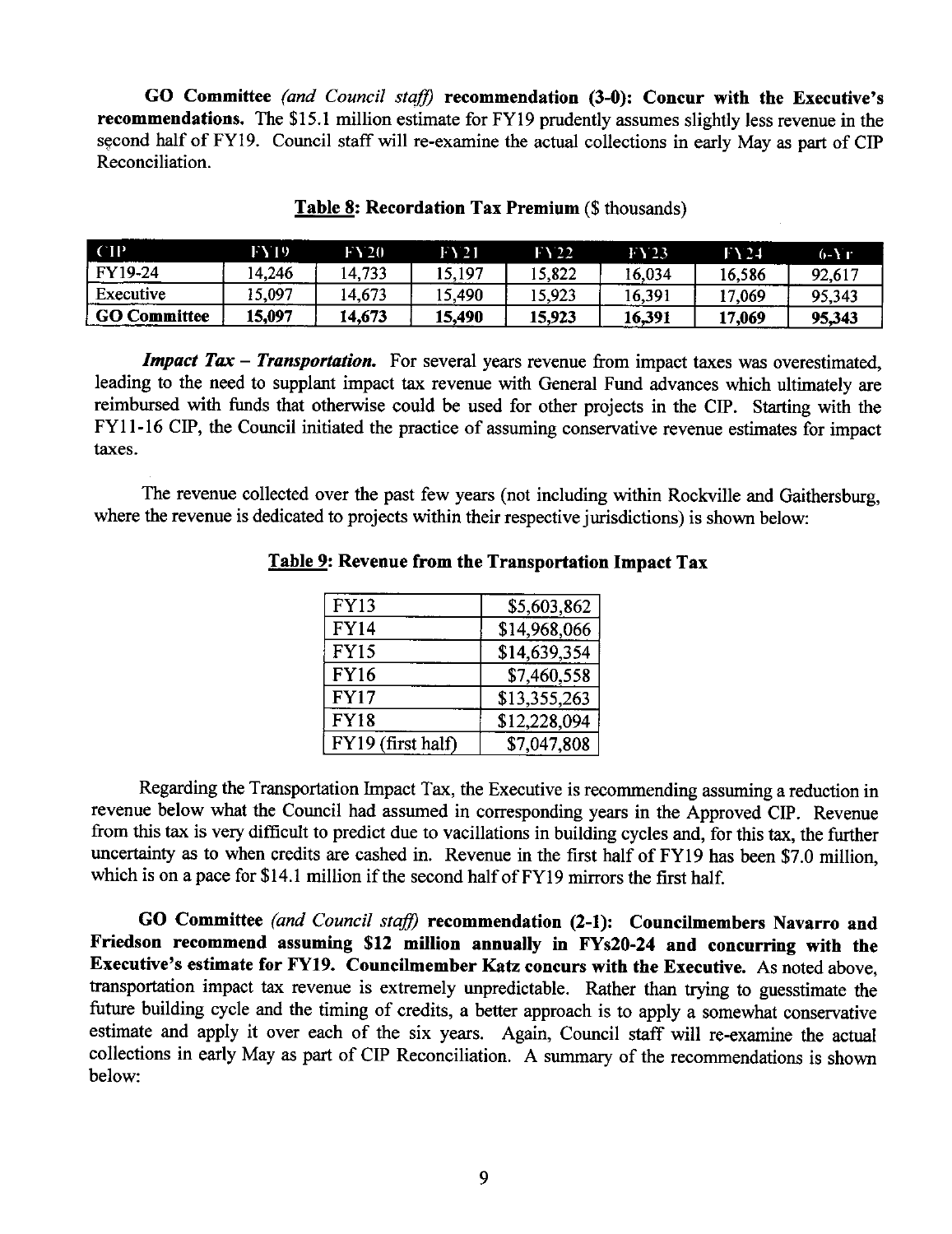| <b>CIP</b>                      | FY 19  | FY 20  | $\Gamma$ Y 21 | FY 22.        | FY 23  | FY24   | $0 - Yr$ | Change   |
|---------------------------------|--------|--------|---------------|---------------|--------|--------|----------|----------|
| <b>FY19-24</b>                  | 13,003 | 13,175 | 12,536        | 14,124        | 14.558 | 14.434 | 81,830   |          |
| Executive                       | 11,282 | 11,227 | 10,444        | 11,582        | 11,687 | 12.728 | 68,950   | $-15.7%$ |
| $\vert$ Council staff           | 11,282 | 12,000 | 12,000        | <i>12,000</i> | 12,000 | 12.000 | 71.282   | $-13.9%$ |
| <b>CMs Navarro&amp;Freidson</b> | 11.282 | 12,000 | 12,000        | 12,000        | 12,000 | 12,000 | 71,282   | $-13.9%$ |
| CM Katz                         | 1.282  | 11,227 | 10,444        | 11,582        | 1,687  | 12.728 | 68,950   | $-15.7%$ |

**Table 10: Transportation Impact Tax Revenue Assumptions(\$** thousands)

**Impact Tax - Schools.** Revenue from the School Impact Tax for the past few years is below:

| <b>FY13</b>       | \$27,901,753 |
|-------------------|--------------|
| <b>FY14</b>       | \$45,837,274 |
| <b>FY15</b>       | \$32,676,773 |
| <b>FY16</b>       | \$23,349,333 |
| <b>FY17</b>       | \$39,286,909 |
| <b>FY18</b>       | \$20,795,511 |
| FY19 (first half) | \$10,883,148 |

### **Table 11: Revenue from the School Impact Tax**

The Executive is recommending \$19,604,000 be programmed with School Impact Tax revenue in FY19, and \$119,847,000 during FYs19-24, about 50% less than what the Approved CIP had assumed. A sobering point is that during the first six months of FY19 the County has collected only \$10,883,148 in School Impact Taxes, which projects a shortfall of \$20 million in FY19. The Executive attributes much of this reduction to developers exercising the law that exempts market-rate units from impact taxes if they provide 25% or more MPDUs.

After consulting with Finance, 0MB, and Planning staff, Council staff concludes that about 25% of this reduction-about \$30 million over the six-year period-is attributable to the market-rate unit exemption. This is a substantial factor. However, most of the reduction is due to other factors: the general downturn in the residential and commercial construction, the assumption that the downturn will continue throughout the FY19-24 period, and that a greater percentage of the housing being built is comprised of high-rise units, which pay a much lower impact tax per unit.

*Council staff recommends assuming \$25 million annually in FYs20-24; concur with the Executive's estimate for FY19.* This is still a substantial write-down from what was assumed in the Approved CIP, but it is still a conservative estimate. Building downturns typically do not last six years, Furthermore, the Executive has signaled that he will be transmitting a bill soon that would eliminate or cut back the market-rate unit exemption; if the Council were to take it up this winter and spring, depending upon its action the Council could adjust the school impact tax revenue assumption prior to CIP Reconciliation in May.

**GO Committee recommendation (2-1): Councilmembers Navarro and Katz recommend assuming the Executive's recommendations in FY19 and FY20, assuming \$20 million** in **FY21, and \$25 million in FY22, FY23, and FY24. Councilmember Friedson also recommends assuming the Executive's recommendations in FY19 and FY20, but he recommends \$25 million in FY21, and \$32 million in FY22, FY23, and FY24.** A summary of the recommendations is shown below: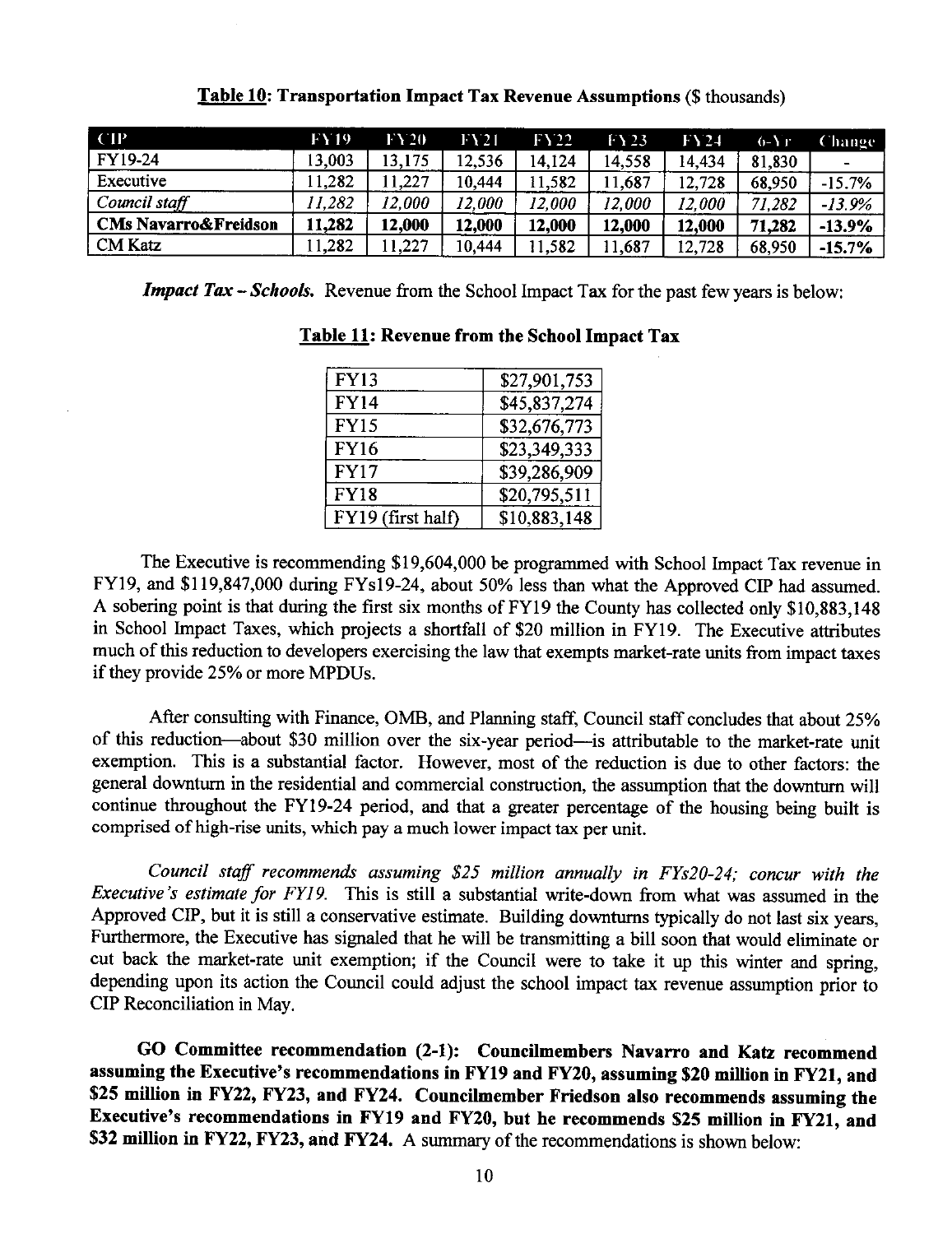| CP                          | FY 19. | <b>FY20</b> | <b>FY21</b> | $\bf{F}$ $\bf{V}$ 22 | FY23   | F124   | $6 - Yr$ | Change-  |
|-----------------------------|--------|-------------|-------------|----------------------|--------|--------|----------|----------|
| FY19-24                     | 39,592 | 37,370      | 36.534      | 40,579               | 42,676 | 43,792 | 240,543  |          |
| Executive                   | 19.604 | 18,720      | 19,191      | 20,846               | 20,497 | 20,989 | 19,847   | $-50.2%$ |
| Council staff               | 19.604 | 25,000      | 25,000      | 25,000               | 25,000 | 25,000 | 144.604  | $-39.9%$ |
| <b>CMs Navarro&amp;Katz</b> | 19.604 | 18,720      | 20,000      | 25,000               | 25,000 | 25,000 | 133,324  | $-44.5%$ |
| <b>CM</b> Friedson          | 19,604 | 18,720      | 25.000      | 32,000               | 32,000 | 32,000 | 159,324  | $-33.8%$ |

### **Table 12: School Impact Tax Revenue Assumptions(\$** thousands)

# **V. STATE SCHOOL CONSTRUCTION AID**

Table 13, below, shows the State school construction aid assumptions in the last five CIPs. In each of the last three years the County has received State aid of \$50.1 million, \$59.2 million, and \$59.7 million, respectively. The Executive is assuming that the \$59.2 million State contribution in FY18 will continue in each of the next six years.

**GO Committee** *(and Council staff)* **recommendation (3-0): Concur with the Executive's recommendations.** The Education & Culture (EC) Committee will evaluate the State aid assumption estimates during its review of the Board of Education (BOE) CIP request. Regardless of the revenue assumption eventually selected, the EC Committee may again need to request the BOE to develop a "negative wish list" should this level of State school construction aid-as well as the revenue from school recordation and impact taxes—not appear to be forthcoming.

| <b>CIP</b>          | <b>FY15</b> | <b>FY16</b> | <b>FY17</b> | <b>FY18</b> | FY19 | 1.520 |      | $\text{FY21}$ $\text{FY22}$ | $-$ FY23 | FY24 | $6 - Yr$ |
|---------------------|-------------|-------------|-------------|-------------|------|-------|------|-----------------------------|----------|------|----------|
| FY15-20             | 39.9        | 40.0        | 40.0        | 40.0        | 40.0 | 40.0  |      |                             |          |      | 239.9    |
| FY15-20 Am          | 39.9        | 45.8        | 40.0        | 40.0        | 40.0 | 40.0  |      |                             |          |      | 245.7    |
| FY17-22             |             |             | 50.1        | 51.7        | 51.7 | 51.7  | 51.7 | 51.7                        |          |      | 308.6    |
| FY17-22 Am          |             |             | 50.1        | 59.2        | 51.7 | 51.7  | 51.7 | 51.7                        |          |      | 316.1    |
| FY19-24             |             |             |             |             | 59.7 | 59.2  | 59.2 | 59.2                        | 59.2     | 59.2 | 355.7    |
| Executive           |             |             |             |             | 59.7 | 59.2  | 59.2 | 59.2                        | 59.2     | 59.2 | 355.7    |
| <b>GO Committee</b> |             |             |             |             | 59.7 | 59.2  | 59.2 | 59.2                        | 59.2     | 59.2 | 355.7    |

## **Table 13: State School Construction Aid in Recent CIPs** (\$ millions)

### **VI. CURRENT REVENUE**

The Executive's proposed Current Revenue Adjustment Chart is on ©8. The Executive is recommending that about \$438.7 million of tax-supported Current Revenue be available in FY19-24 (inflation adjusted), only about \$600,000 lower than in the Approved CIP (all in FY20). Current Revenue levels in past CIPs and the Recommended Amended CIP are shown in Table 14, below.

**GO Committee** *(and Council staff)* **recommendation (3-0): Concur with the Executive's recommendations, for now.** If past is prologue, the Current Revenue proposal for FY19 will decline somewhat when the Operating Budget is transmitted in March. The Executive has indicated that he will have revised Current Revenue recommendations accompanying the Operating Budget.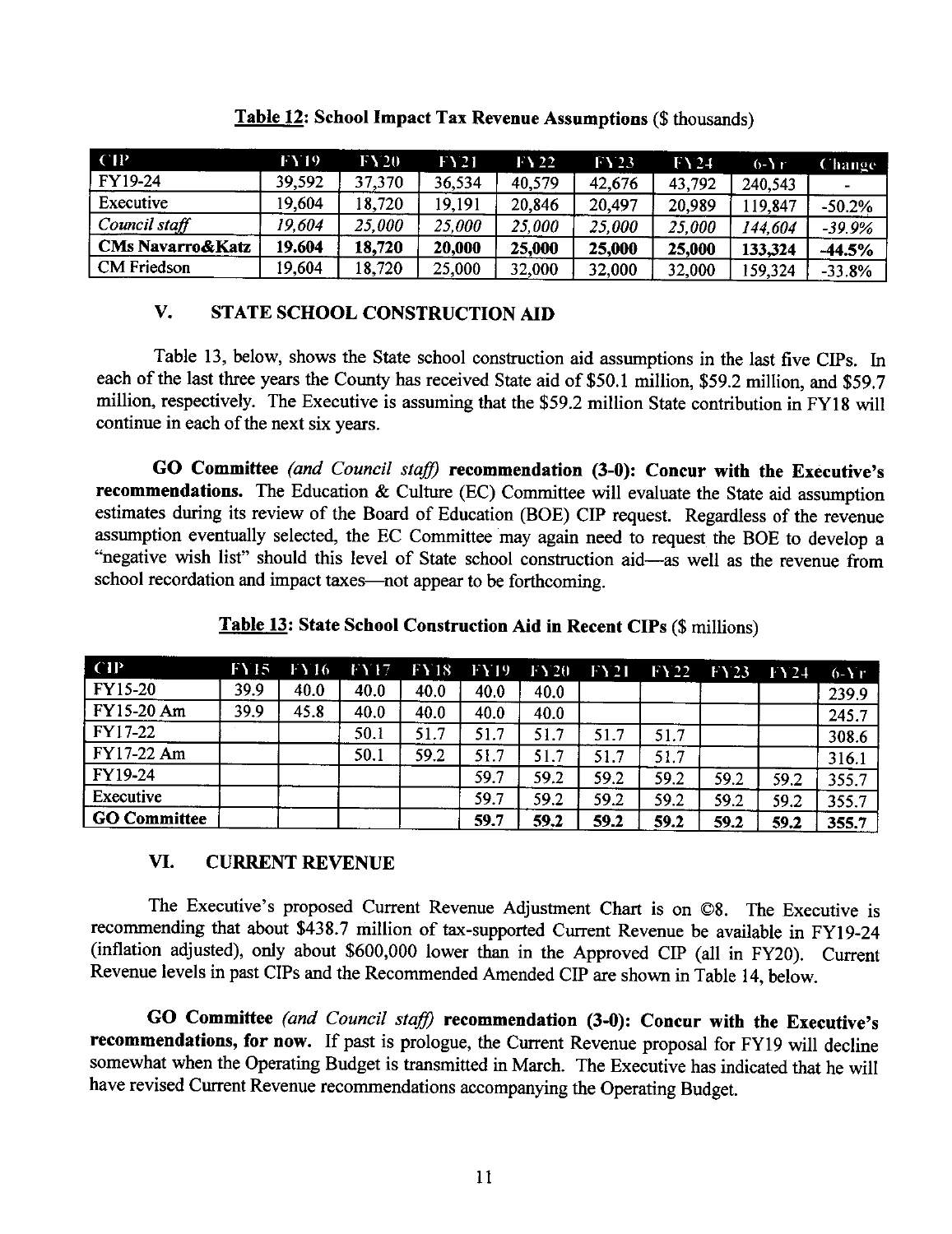| <b>CIP</b>          | FY15 | <b>FY16</b> | <b>FY17</b> | <b>FY18</b> | FY 19 | $\Gamma$ Y20 | FY21 | FY22 FY23 |      | $\Gamma$ Y 24 | $0 - Y_1$ |
|---------------------|------|-------------|-------------|-------------|-------|--------------|------|-----------|------|---------------|-----------|
| <b>FY15-20</b>      | 45.8 | 73.7        | 66.9        | 68.5        | 72.4  | 70.8         |      |           |      |               | 398.0     |
| FY15-20 Am          | 51.4 | 57.7        | 68.3        | 68.1        | 74.0  | 70.9         |      |           |      |               | 390.4     |
| FY17-22             |      |             | 45.8        | 80.8        | 80.7  | 71.4         | 72.1 | 65.0      |      |               | 405.1     |
| FY17-22 Am          |      |             | 59.1        | 66.2        | 95.5  | 71.9         | 79.0 | 71.2      |      |               | 442.9     |
| FY19-24             |      |             |             |             | 26.3  | 78.7         | 84.6 | 71.0      | 90.3 | 88.4          | 439.3     |
| Executive           |      |             |             |             | 26.3  | 78.1         | 84.6 | 71.0      | 90.3 | 88.4          | 438.7     |
| <b>GO Committee</b> |      |             |             |             | 26.3  | 78.1         | 84.6 | 71.0      | 90.3 | 88.4          | 438.7     |

**Table 14: Current Revenue in Recent CIPs (\$ millions, inflation adjusted)** 

### **VII. PARK AND PLANNING BONDS**

On October 3, 2017 the Council-approved SAGs for Park and Planning Bonds of \$6.5 million for FY19, \$6.5 million for FY20 and \$39.0 million for FY19-24. On February 6, 2018 the Council reconfirmed these guidelines and targets. The Executive does not recommend amending these guidelines and targets, and he has developed his CIP recommendations at these levels (©9).

The Executive is incorrectly assuming a lower inflation rate in FY s20-24 for local park projects (the type of projects funded with Park and Planning bonds), than he assumes for all other types of projects in the CIP that are funded with G.O. bonds and Current Revenue, including non-local park projects. In past CIPs, including the FY19-24 CIP, the same inflation rate forecast has been used for G.O. bonds, Current Revenue, and Park and Planning bonds. However, if a consistent set of inflation rates are used, there will not be enough resources to fund the Executive's recommendations for Park and Planning bond projects in FYs21-24.

**GO Committee** *(and Council staff)* **recommendation (3-0): Retain the Park and Planning bond guidelines for FY19 and for FY20 at \$6.5 million, but raise the targets for FYs21-23 to \$6.6 million and for FY24 to \$6.7 million, thus raising the FY19-24 guideline to \$39.5 million, a 1.3% increase (©10). A draft adoption resolution is on ©A.** This would be enough to fund the Park and Planning bond projects while raising debt service only marginally in the latter years of the CIP. The chart below shows the Committee's recommendations compared to the existing guidelines and targets and those recommended by the Executive:

| Executive<br>6,500<br>6,500<br>6.500<br>6.500<br>6,500<br>6.500<br><b>GO Committee</b><br>6.500 | 39,000 |
|-------------------------------------------------------------------------------------------------|--------|
|                                                                                                 |        |
| FY19-24<br>6.500<br>6,500<br>6,500<br>6.500<br>6,500<br>6.500                                   | 39,000 |
| CIP<br>FY 19<br>FY20<br>FY21<br>FY22<br>FY 23<br>FY 24                                          | 6-Yr   |

**Table 15: Park and Planning Bond Guidelines and Targets(\$** thousands)

f: \orlin\fy 19\cipgen \sag\190205cc.go. doc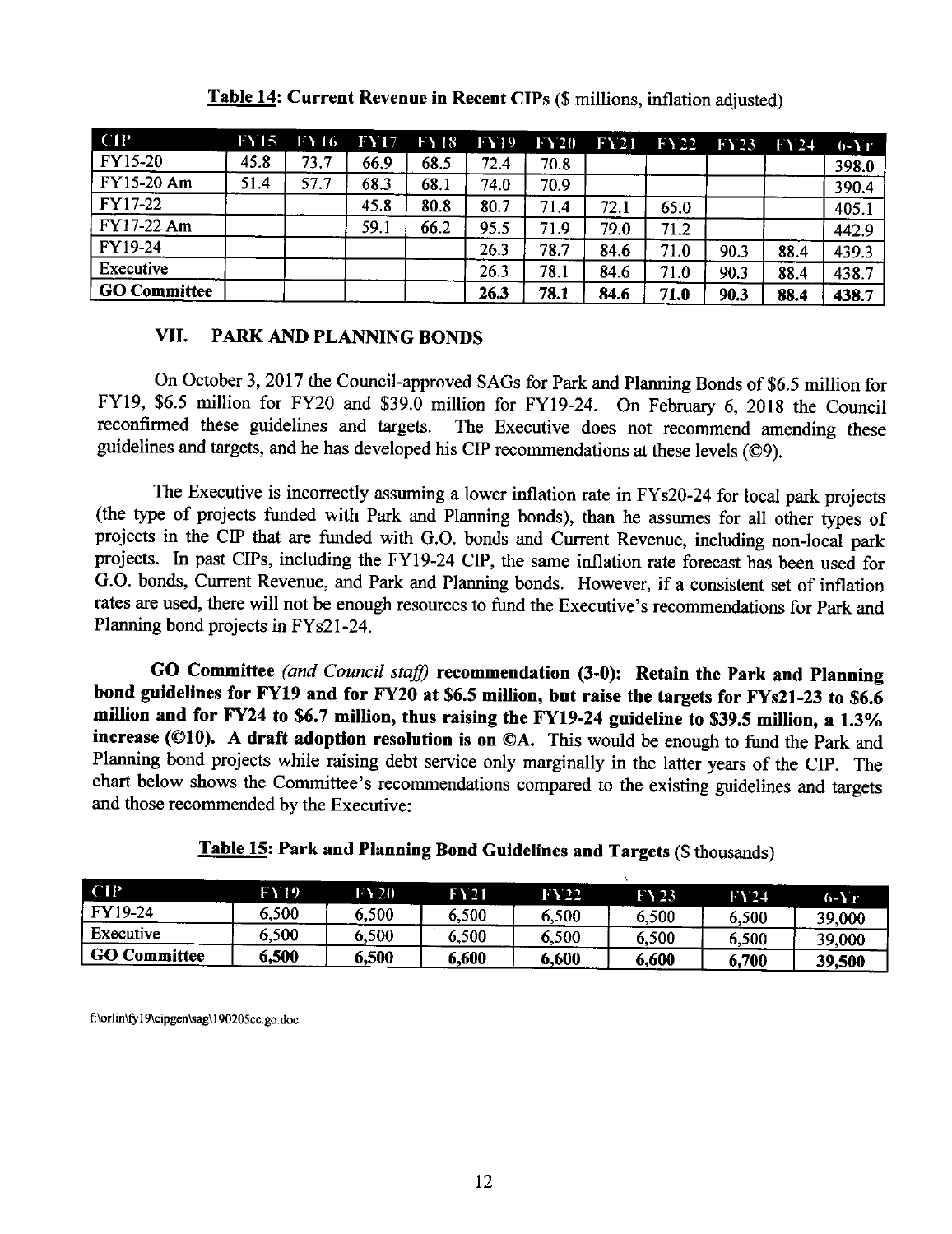| Resolution No. |  |
|----------------|--|
| Introduced:    |  |
| Adopted:       |  |

### COUNTY COUNCIL FOR MONTGOMERY COUNTY, MARYLAND

#### By: County Council

#### Subject: Spending Affordability Guidelines for the FY 2020 Aggregate Capital Budget

### **Background**

- I. Emergency Bill 29-91 established a procedure for setting the Spending Affordability Guidelines for the aggregate capital budget, as required by the amendment to Section 305 of the Charter which the voters approved in November 1990. This procedure was amended by Emergency Bill 31-97, which reflects the biennial capital improvements program process required by the amendment to Section 302 of the Charter which the voters approved in November 1996.
- 2. The legislation requires the Council to set six guidelines, which are listed in the Action section.
- 3. The legislation lists a number of economic and financial factors which should be considered, requires a public hearing before the Council adopts guidelines, and requires that the Council adopt guidelines by resolution no later than the first Tuesday in October in odd-numbered years. A public hearing was held on September 19, 2017.
- 4. The guidelines reflect adjustments for unprogrammed projects, inflation and implementation rates.

Action

The County Council for Montgomery County approves the following resolution:

The Council reconfirms the following guidelines for the aggregate capital budget, which were adopted on October 3, 2017 and confirmed on February 6, 2018:

- I. The total general obligation bond debt issued by the County that may be planned for expenditure in fiscal year 2019;  $\sim$  \$330 million
- 2. The total general obligation bond debt issued by the County that may be planned for expenditure in fiscal year 2020; \$320 million \$320 million
- 3. The total general obligation bond debt issued by the County that may be approved under the capital improvements program for fiscal years 2019-2024; \$1.86 billion
- 4. The total amount of debt, except refunding bonds, issued by the Maryland-National Capital Park and Planning Commission that may be planned for expenditure in fiscal year 2019 for projects in the County; and \$6.5 million
- 5. The total amount of debt, except refunding bonds, issued by the Maryland-National Capital Park and Planning Commission that may be planned for expenditure in fiscal year 2020 for projects in the County. \$6.5 million

The Council amends the following guideline:

6. The total amount of debt, except refunding bonds, issued by the Maryland-National Capital Park and Planning Commission that may be approved under the capital improvements program for fiscal years 2019-2024.

\$39.5 million

This is a correct copy of Council action.

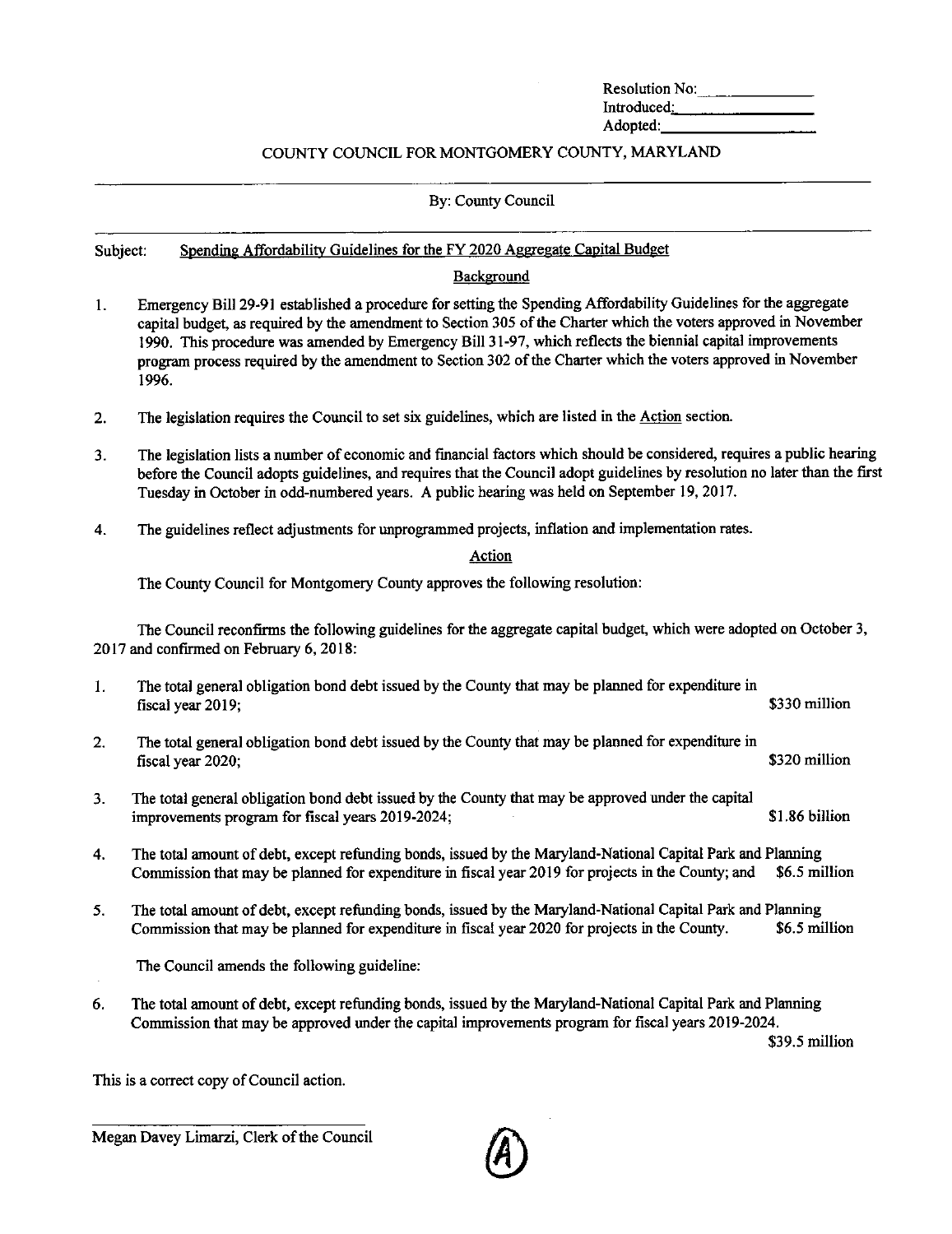#### MONTGOMERY COUNTY CODE Chapter 20

- c. In any agreement by the county relating to revenue bonds; and
- (2).. Compel the performance of all\_ duties required by:
	- **L** This article; or
	- **b.** A resolution authorizing revenue bonds; or
	- c. Any agreement by the county relating to revenue bonds, in accordance with law. (19&6 L.M.C. ch. 52, § I.)

### Sec. 20-54. Credit **of county not pledged.**

- (a) Revenue bonds are not indebtedness of the county within 1he meaning of the Charter and do not constitute a pledge of the full faith and credit of the county.
- (b) AU revenue bonds must contain a statement on their face to the effect that the full faith and credit of the county is not pledged to pay their principal, interest, or premiwn, if any.  $(1986$  L.M.C., ch. 52, § 1.)  $\setminus$

### ARTICLE X. SPENDING AFFORDABILITY-CAPITAL BUDGETS\*

#### Sec. 20-55. Definitions.

 $\int$ 

In this Article, the following terms have the meanings indicated:

- (a) *"Aggregate capital budget"* means all capital budgets approved by the County Council.
- (b) *"Capital improvements program"* means the comprehensive 6-year program for capital improvements submitted by the County Executive to the County Council under Section 302 of the Charter.
- (c) *"Cow,cil"* means the County Council sitting as a spending affordability committee under Section 305 of the Charter. (CY 1991 L.M.C., ch. 29, § 2; 1997 L.M.C., ch. 33, § 1.)

\*Editor's note-See County Attorney Opinion dated 10/30/91-A describing the additions to Charter § 305 by Question F as not conflicting wilb 1he TRIM amendment.

Prior to its repeal and reenactment by CY 1991 L.M.C., ch. 29, Art. X was entitled "Spending Affordability;" consisted of §§ 20-55-20-59, and was derived from CY 1991 L.M.C., ch. 1, § 1.

March 2006 Chapter 20: Page 20-41

 $\overline{\mathcal{O}}$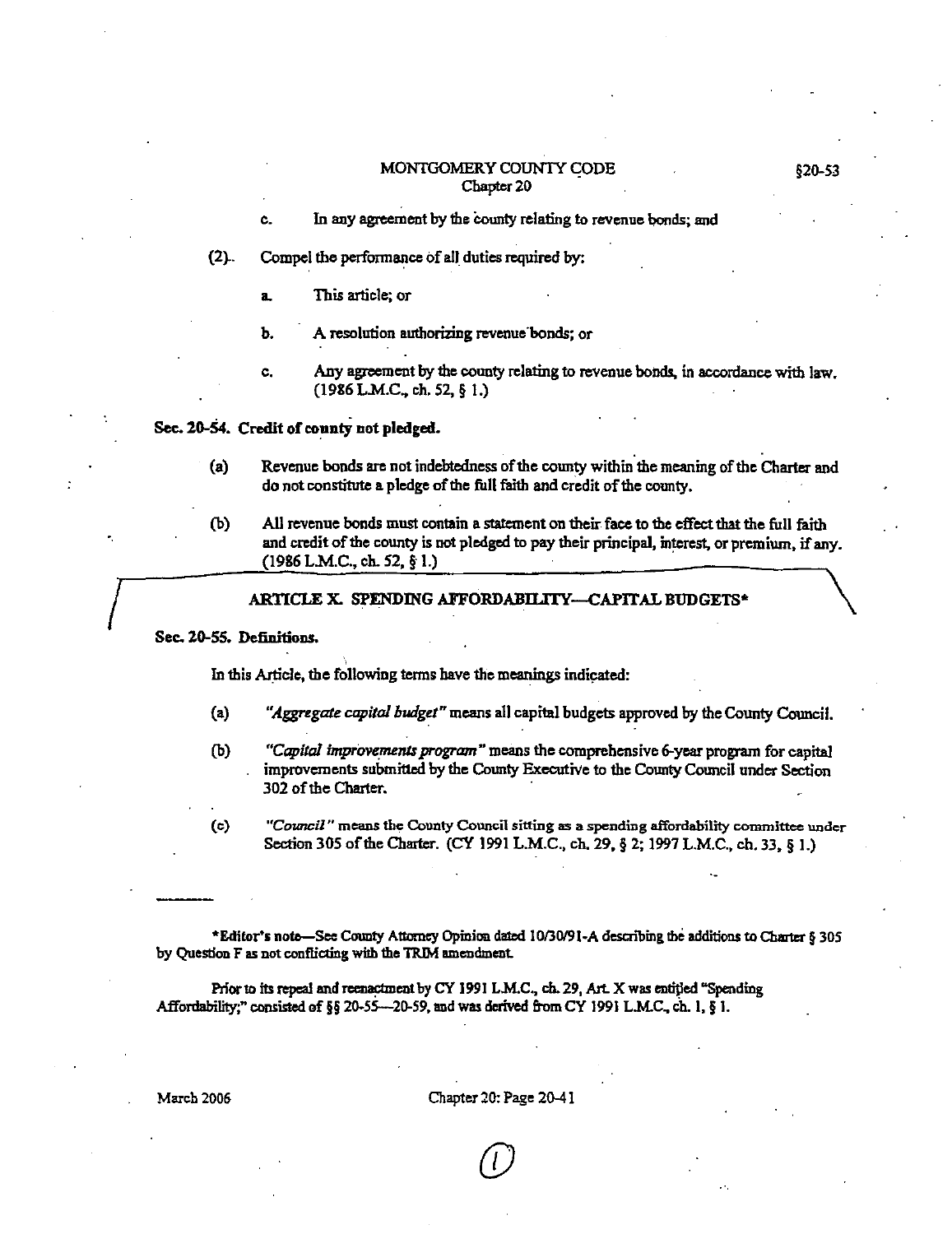### §20-56 MONTGOMERY COUNTY CODE Chapter 20

#### Sec. 20-56. **Establishment of Guidelines.**

- (a) *General.* The Council must.adopt spending affordability guidelines for the aggregate capital budget under this Article.
- (b) *ConlenL* The guidelines for the aggregate capital budget must specify the:
	- (1) total general obligation debt issued by the County that may be planned for expenditure.in the first fiscal year under the capital improvements program;
	- (2) total general obligation debt issued by the County that may be planned for expenditure in the second fiscal year under the capital improvements program;
	- (3) total general obligation debt issued by the County that may be approved under the 6-year capital improvements program;
	- (4) total amount of debt, except refunding bonds, issued by the Maryland-National Capital Park and Planning Commission that may be planned for expenditure in the first fiscal year under the capital improvements program for projects in the County;
	- (5) total amount of debt, except refunding bonds, issued by the Maryland-National Capital Park and Planning Commission that may be planned for expenditure in the second fiscal year under the capital improvements program for projects in the County; and
	- (6) total amount of debt, except refunding bonds, issued by the Maryland-National Capital Park and Planning Commission for projects in the County that may be approved undec the 6-year capital improvements program.
- ( C) *Procedures.* 
	- (I) The Council must adopt spending affordability guidelines for the aggregate capital budget, by resolution, not later than the first Tuesday in October in each odd-numbered calendar year.
	- (2) The council must hold a public hearing before it adopts guidelines under paragraph (1).
	- (3) The Council may delegate responsibility for monitoring relevant affordability indicators to its standing committee with jurisdiction over spending affordability matters.

Chapter 20: Page 20-42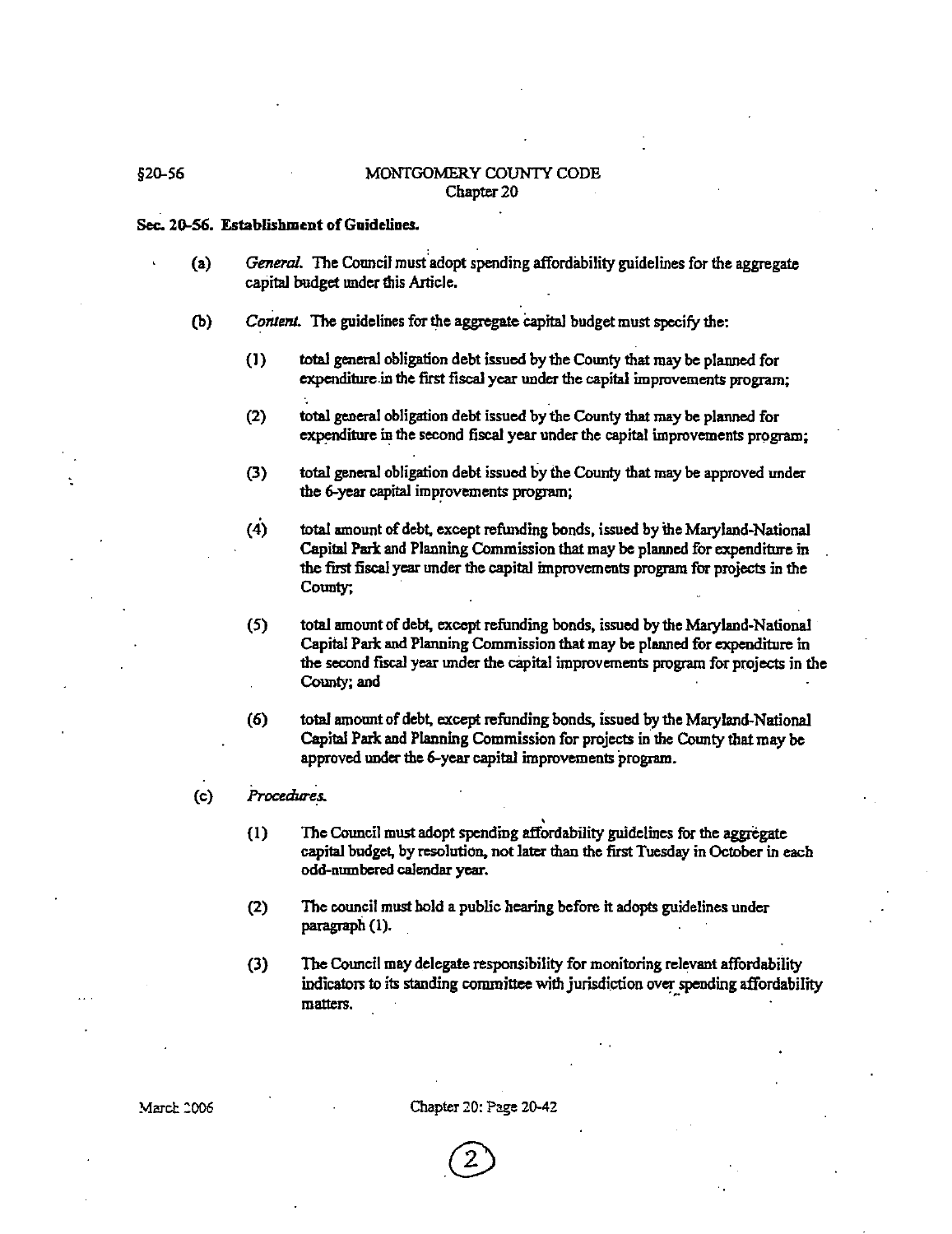#### MONTGOMERY COUNTY CODE Chapter 20

§20-56

- (4) Not later than the first Tuesday in February of each year, the Council may, subject to paragraph (5), amend the resolution establishing the guidelines to. reflect a significant change in conditions. An amendment may alter a guideline by either an upward or downward adjustment in dollar amount
- ' (5) Any upward adjustment of a dollar amount under paragraph (4) for a guideline required by subsection (b)(1), (b)(2), (b)(4), or (b)(5) must not exceed 10%. (CY 1991 L.MC., ch. 29, § 2; 1997 L.M.C., ch. 33, § I.)

#### Sec. 20-57. Affordability Indicators.

In adopting its guidelines, the Council should consider, among other relevant factors:

- (a) the growth and stability of the local economy and tax base;
- (b) criteria used by major rating agencies related to creditworthiness, including maintenance of **a "AAA"** general obligation bond rating;
- ( c) County financial history;
- (d) fund balances;
- (e} bonded debt as **a** percentage of the full value of taxable real property;
- (f) debt service as a percentage of operating expenditures;
- (g) the effects of proposed borrowing on levels of debt per-capita, and the ability of County residents to support such debt as measured by per-capita debt as a percentage of percapita income;
- · (h) the rate of repaymcnt of debt principal;
- (i} availability of State funds for County capital projects;
- ID potential operation and maintenance costs relaring to debt financed projccts;-and
- (k) the size of the total debt outstanding at the end of each fiscal year. (CY 1991 L.M.C., ch. 29, § 2; 1997 L.M.C., ch. 33, § I.)

#### Sec. 20-58. Approval of Capital Budgets.

Any aggregate capital budget that exceeds the spending affordability guidelines in effect after the first Tuesday in February requires the affirmative vote of 7 councilmembers for approval. (CY 1991 L.M.C., ch. 29, § 2.)

 $\begin{pmatrix} 1 & 1 \ 1 & 1 \end{pmatrix}$ 

March 2006 Chapter 20: Page 20-43

®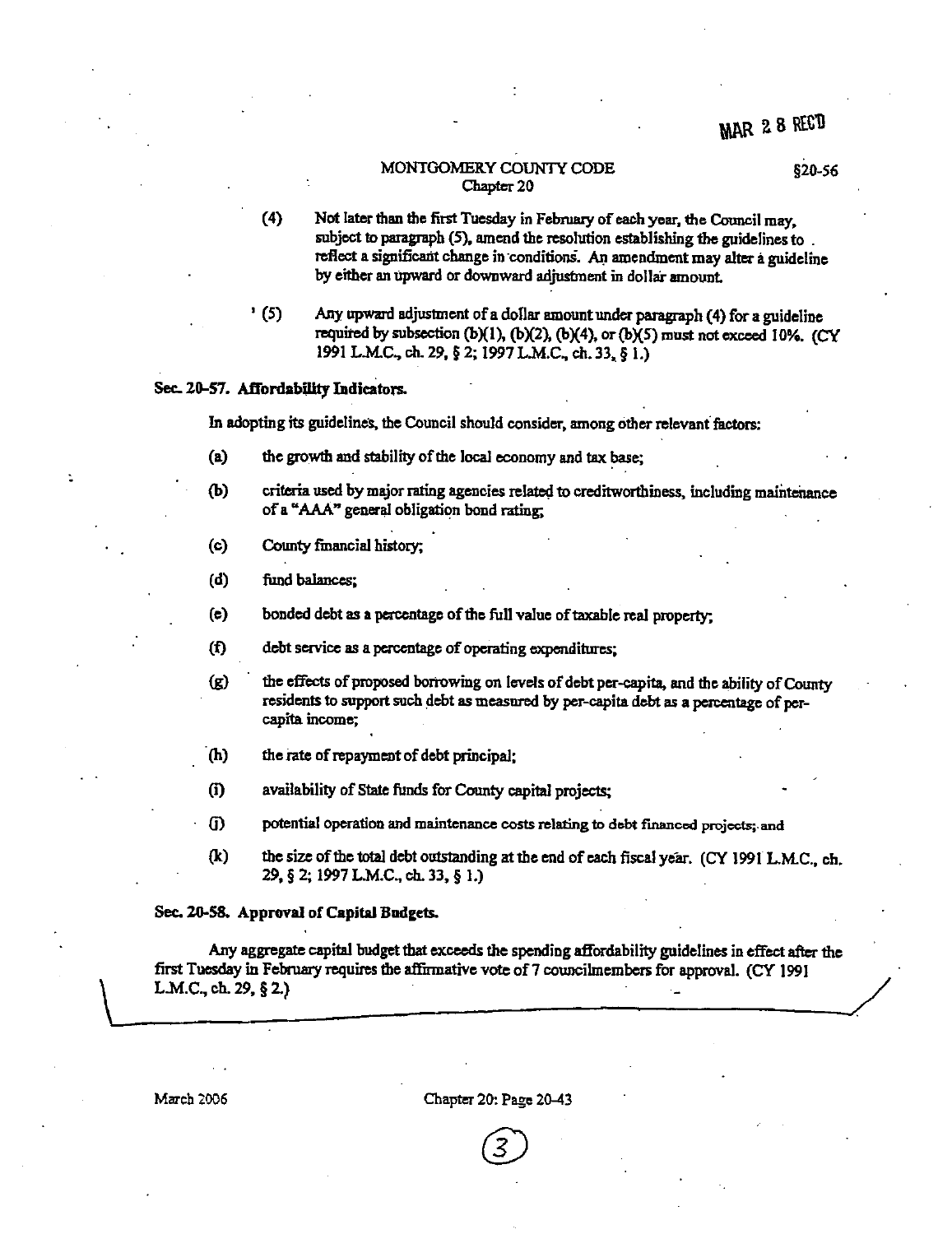|                                                            | GENERAL OBLIGATION BOND ADJUSTMENT CHART      |                         |             |             |             |             |             |
|------------------------------------------------------------|-----------------------------------------------|-------------------------|-------------|-------------|-------------|-------------|-------------|
|                                                            | TY19-24 Ami nond Capital Improvements Program |                         |             |             |             |             |             |
|                                                            |                                               |                         |             |             |             |             |             |
|                                                            | COUNTY EXECUTIVE RECOMMENDED.                 |                         |             |             |             |             |             |
|                                                            |                                               | <b>January 15, 2019</b> |             |             |             |             |             |
| (\$ millions)<br><b>BONDS PLANNED FOR ISSUE</b>            | <b>6 YEARS</b>                                | FY <sub>19</sub>        | <b>FY20</b> | <b>FY21</b> | <b>FY22</b> | <b>FY23</b> | <b>FY24</b> |
|                                                            | 1,860,000                                     | 330,000                 | 320.000     | 310,000     | 300.000     | 300.000     | 300,000     |
| <b>Plus PAYGO Funded</b>                                   | 186,000                                       | 33.000                  | 32.000      | 31.000      | 30.000      | 30.000      | 30.000      |
| Adjust for Future Inflation **                             | (85.738)                                      |                         |             | (8.512)     | (17.153)    | (25.822)    | (34.251)    |
| SUBTOTAL FUNDS AVAILABLE FOR                               |                                               |                         |             |             |             |             |             |
| DEBT ELIGIBLE PROJECTS (after adjustments)                 | 1,960.262                                     | 363,000                 | 352.000     | 332,488     | 312.847     | 304.178     | 295.749     |
| <b>Less Set Aside: Future Projects</b>                     | 135,226                                       | 5.973                   | 12.683      | 15.020      | 24.773      | 33.224      | 43.663      |
|                                                            | 6.90%                                         |                         |             |             |             |             |             |
| TOTAL FUNDS AVAILABLE FOR PROGRAMMING                      | 1.825.036                                     | 357.027                 | 339.417     | 317.468     | 288.074     | 270.954     | 252.096     |
| MCPS-                                                      | (744.484)                                     | (98.104)                | (143.837)   | (130.837)   | (109.555)   | (139.257)   | (122.894)   |
| <b>MONTGOMERY COLLEGE</b>                                  | (121.622)                                     | (20.926)                | (13.921)    | (22, 169)   | (24.776)    | (15.774)    | (24.056)    |
| <b>M-NCPPC PARKS</b>                                       | (66.628)                                      | (12, 139)               | (10.687)    | (10.152)    | (10.616)    | (11.431)    | (11.401)    |
| <b>TRANSPORTATION</b>                                      | (460.091)                                     | (105.447)               | (124.606)   | (73.734)    | (73.885)    | (40.871)    | (41.548)    |
| <b>MCG-OTHER</b>                                           | (489.219)                                     | (120.411)               | (103.375)   | (80.576)    | (69.040)    | (63.620)    | (52.197)    |
| Programming Adjustment - Overspent Prior Years*            | 57.008                                        |                         | 57.009      |             |             | (0.001)     |             |
|                                                            | $\bullet$                                     |                         |             |             |             |             |             |
| SUBTOTAL PROGRAMMED EXPENDITURES                           | (1,825.036)                                   | (357.027)               | (339.417)   | (317.468)   | (288.074)   | (270.954)   | (252.096)   |
| <b>AVAILABLE OR (GAP)</b>                                  | ۰                                             | $\bullet$               |             |             |             |             |             |
| NOTES:                                                     |                                               |                         |             |             |             |             |             |
| ٠<br>See additional information on the GO Bond Programming |                                               |                         |             |             |             |             |             |
| Adjustment for Unspent Prior Year Detail Chart             |                                               |                         |             |             |             |             |             |
| Adjustments Include:                                       |                                               |                         |             |             |             |             |             |
| Inflation =                                                |                                               | 1.95%                   | 2.27%       | 2.56%       | 2.85%       | 2.85%       | 2.85%       |

 $\frac{1}{\sqrt{2}}$ 

 $\mathcal{L}(\mathcal{L}^{\mathcal{L}})$  and  $\mathcal{L}(\mathcal{L}^{\mathcal{L}})$  and  $\mathcal{L}(\mathcal{L}^{\mathcal{L}})$ 

 $\hat{\mathcal{L}}$ 

 $\sim 10^{-1}$ 

 $\sim$ 

 $\mathcal{A}^{\mathcal{A}}$ 

 $\mathcal{L}_{\text{max}}$  and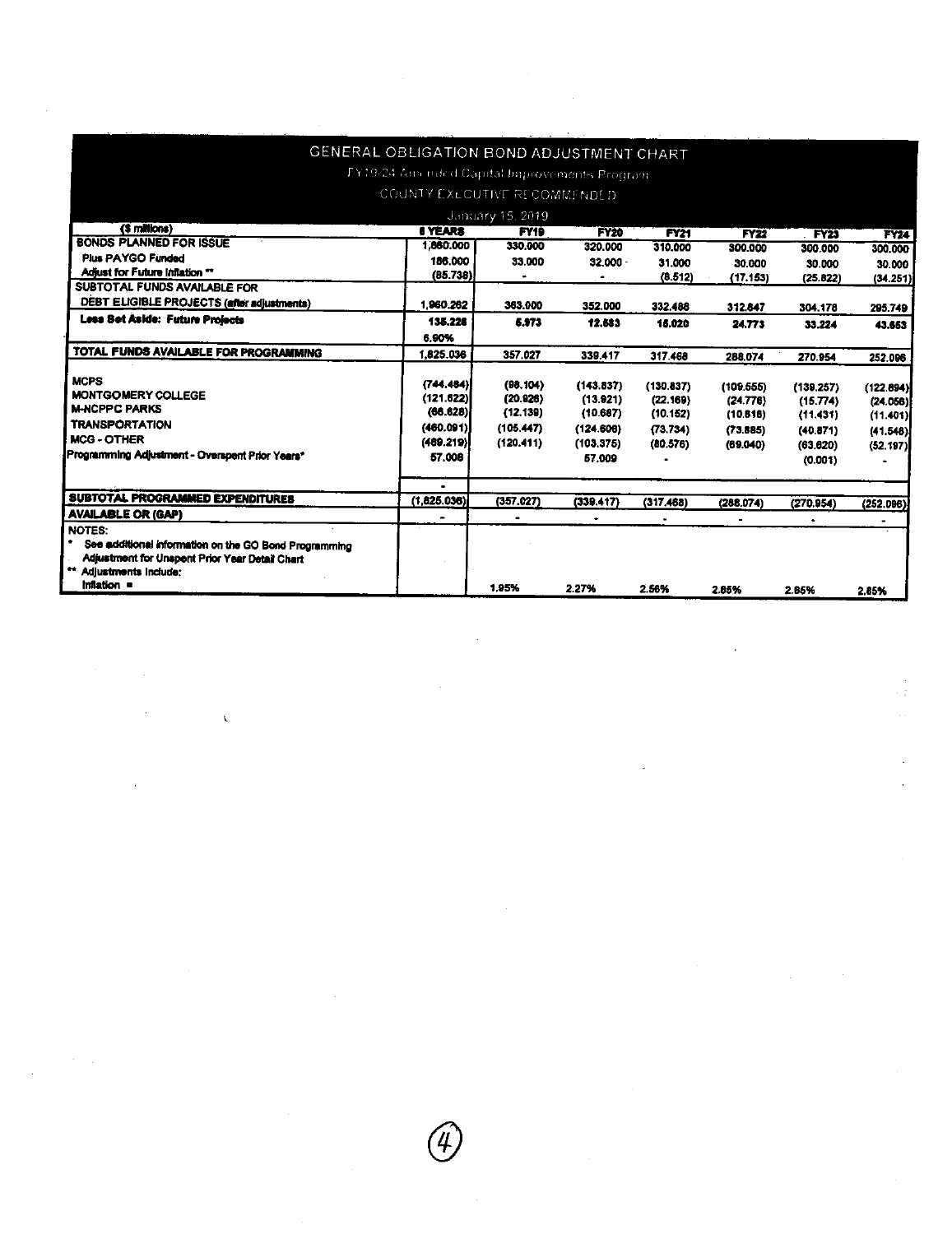|                                                    | <b>Current Year</b> | Year <sub>2</sub> | Year <sub>3</sub> | Year 4                 | Year <sub>5</sub>                  | Year <sub>6</sub>                  |
|----------------------------------------------------|---------------------|-------------------|-------------------|------------------------|------------------------------------|------------------------------------|
|                                                    | FY 19               | FY 20             | <b>FY 21</b>      | <b>FY 22</b>           | <b>FY 23</b>                       | <b>FY 24</b>                       |
| 1 INTEREST RATE ON BONDS                           |                     |                   |                   |                        |                                    |                                    |
| CE Rec March 2018                                  | 5.00%               | 5.00%             | 5.00%             |                        |                                    |                                    |
| FY19-24 Biennial CE Recommended - January 15, 2019 | 5.00%               | 5.00%             | 5.00%             | 5.00%<br>5.00%         | 5.00%<br>5.00%                     |                                    |
| 2 OPERATING GROWTH                                 |                     |                   |                   |                        |                                    |                                    |
| CE Rec March 2018                                  | 1.90%               | 3.10%             | 2.40%             |                        |                                    |                                    |
| FY19-24 Biennial CE Recommended - January 15, 2019 | 1.90%               | 2.70%             | 2.40%             | 2.40%<br>2.50%         | 2,80%<br>3.10%                     |                                    |
| 3 POPULATION                                       |                     |                   |                   |                        |                                    |                                    |
| CE Rec March 2018                                  | 1,063,510           | 1,070,140         | 1,076,810         |                        |                                    |                                    |
| FY19-24 Biennial CE Recommended - January 15, 2019 | 1,063,510           | 1.088,820         | 1.099.020         | 1,083.520<br>1,099.300 | 1,090,270<br>1.119,690             | 1,097,060<br>1,130,170             |
| <b>4 FY CPI INFLATION</b>                          |                     |                   |                   |                        |                                    |                                    |
| CE Rec March 2018                                  | 1.95%               | 2.07%             |                   |                        |                                    |                                    |
| FY19-24 Biennial CE Recommended - January 15, 2019 | 1.95%               | 2.27%             | 2.20%<br>2.56%    | 2 30%<br>2.85%         | 2.38%<br>2.85%                     |                                    |
| 5 ASSESSABLE BASE-COUNTYWIDE                       |                     |                   |                   |                        |                                    |                                    |
| CE Rec March 2018                                  |                     |                   |                   |                        |                                    |                                    |
| FY19-24 Biennial CE Recommended - January 15, 2019 | 196,518.800         | 204.827,000       | 213,762,000       | 222,877,800            | 231,818,600                        | 241,412,600                        |
|                                                    | 196,518,800         | 202,924,200       | 211,370,600       | 220.371.100            | 229,903,400                        | 240,009.700                        |
| <b>6 TOTAL PERSONAL INCOME</b>                     |                     |                   |                   |                        |                                    |                                    |
| CE Rec March 2018                                  | 94,790,000,000      | 98,710,000,000    | 102,630,000,000   | 106,730,000,000        |                                    |                                    |
| FY19-24 Biennial CE Recommended - January 15, 2019 | 94,270,000,000      | 98,210,000,000    | 102,280,000,000   | 106,870,000,000        | 110,940.000.000<br>110,330,000,000 | 115,230,000,000<br>115,310,000,000 |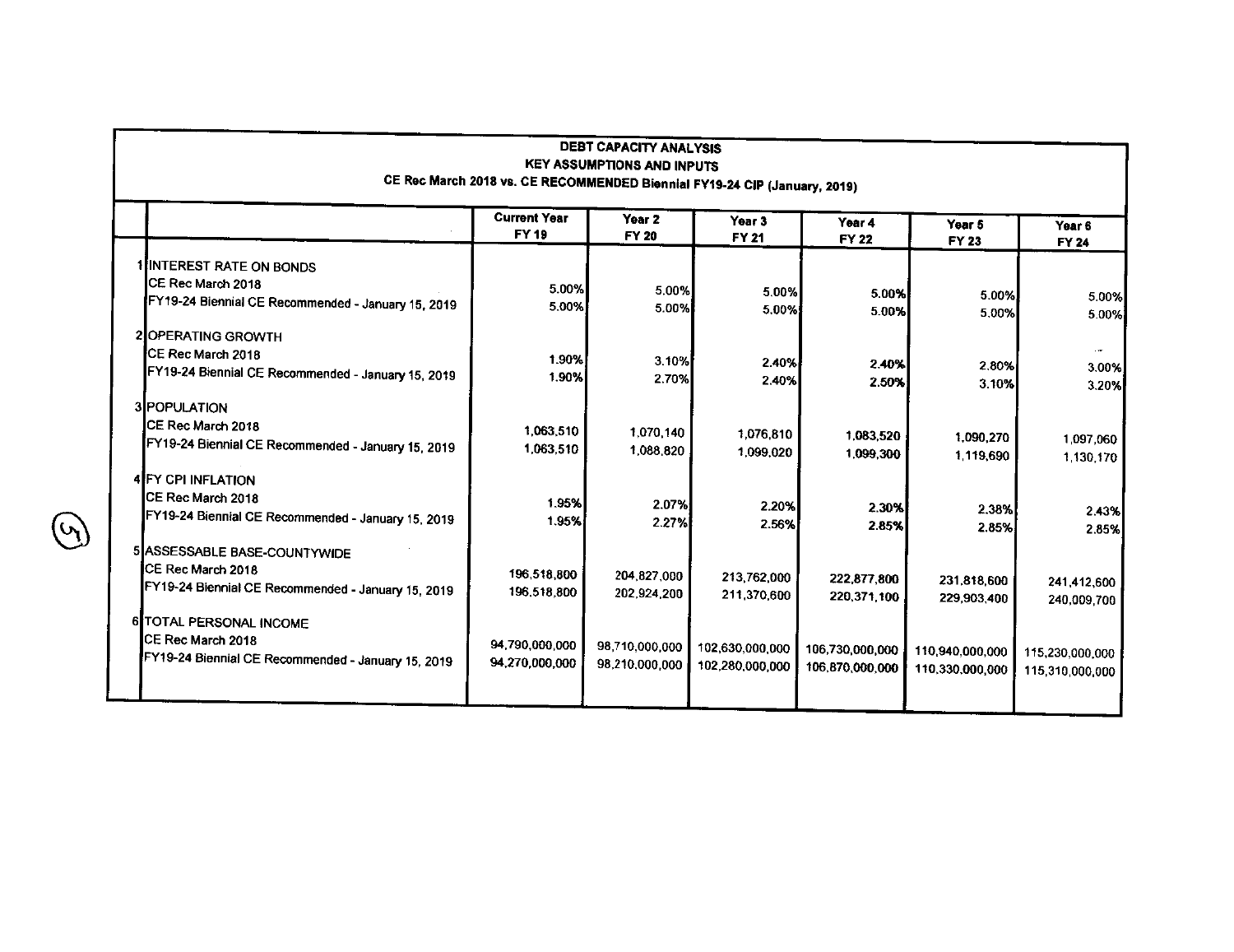|                                                        |             | DEBT CAPACITY ANALYSIS                       |             |             |             |           |             |  |  |  |  |
|--------------------------------------------------------|-------------|----------------------------------------------|-------------|-------------|-------------|-----------|-------------|--|--|--|--|
|                                                        |             | FY19-24 Amended Capital Improvements Program |             |             |             |           |             |  |  |  |  |
|                                                        |             | <b>COUNTY EXECUTIVE RECOMMENDED</b>          |             |             |             |           |             |  |  |  |  |
|                                                        |             | <b>January 15, 2019</b>                      |             |             |             |           |             |  |  |  |  |
|                                                        |             | GO BOND 6 YR TOTAL = 1,860.0 MILLION         |             |             |             |           |             |  |  |  |  |
|                                                        |             | GO BOND FY19 TOTAL = 330.0.0 MILLION         |             |             |             |           |             |  |  |  |  |
| GO BOND FY20 TOTAL = 320.0 MILLION                     |             |                                              |             |             |             |           |             |  |  |  |  |
|                                                        | <b>FY18</b> | <b>FY19</b>                                  | <b>FY20</b> | <b>FY21</b> | <b>FY22</b> | FY23      | <b>FY24</b> |  |  |  |  |
| GO Bond Guidelines (\$000)                             | 340,000     | 330,000                                      | 320,000     | 310,000     | 300,000     | 300,000   | 300,000     |  |  |  |  |
| 2 GO Debt/Assessed Value                               | 1.84%       | 1.82%                                        | 1.79%       | 1.74%       | 1.68%       | 1.62%     | 1.56%       |  |  |  |  |
| 3 Debt Service + LTL + Short-Term Leases/Revenues (GF) | 11.30%      | 11.65%                                       | 11.86%      | 11.82%      | 11.81%      | 11.74%    | 11.41%      |  |  |  |  |
| 4 \$ Debt/Capita                                       | 3,279       | 3 3 5 5                                      | 3,337       | 3.349       | 3,373       | 3.331     | 3.313       |  |  |  |  |
| 5 \$ Real Debt/Capita (FY18=100%)                      | 3,279       | 3.291                                        | 3,201       | 3,131       | 3,067       | 2.945     | 2.848       |  |  |  |  |
| 6 Capita Debt/Capita Income                            | 3.82%       | 3.78%                                        | 3.70%       | 3.60%       | 3.47%       | 3.38%     | 3.25%       |  |  |  |  |
| 7 Payout Ratio                                         | 68.70%      | 69.58%                                       | 70.19%      | 71.10%      | 71.94%      | 72.71%    | 73.42%      |  |  |  |  |
| 8 Total Debt Outstanding (\$000s)                      | 3,483,555   | 3,568.115                                    | 3,633,670   | 3,680,095   | 3.708,090   | 3,730,025 | 3,744,375   |  |  |  |  |
| 9 Real Debt Outstanding (FY18=100%)                    | 3,483,555   | 3,499,868                                    | 3,485,058   | 3,441,482   | 3,187,307   | 3,206,161 | 3,218,496   |  |  |  |  |
| 10 Note: OP/PSP Growth Assumption (2)                  | 0.0%        | 1.9%                                         | 2.7%        | 2.4%        | 2.5%        | 3.1%      | 3.2%        |  |  |  |  |

 $\sim$ 

 $\sim$ 

**Notes:** 

 $\hat{\sigma}$ 

(1) This analysis is used to determine the capacity of Montgomery County to pay debt service on long-term GO Bond debt, long-term leases, and substantial short-term financing.

(2) OP/PSP Growth Assumption equals change in revenues from FY19 approved budget to FY20 budget for FY20 and budget to budget for FY21-24.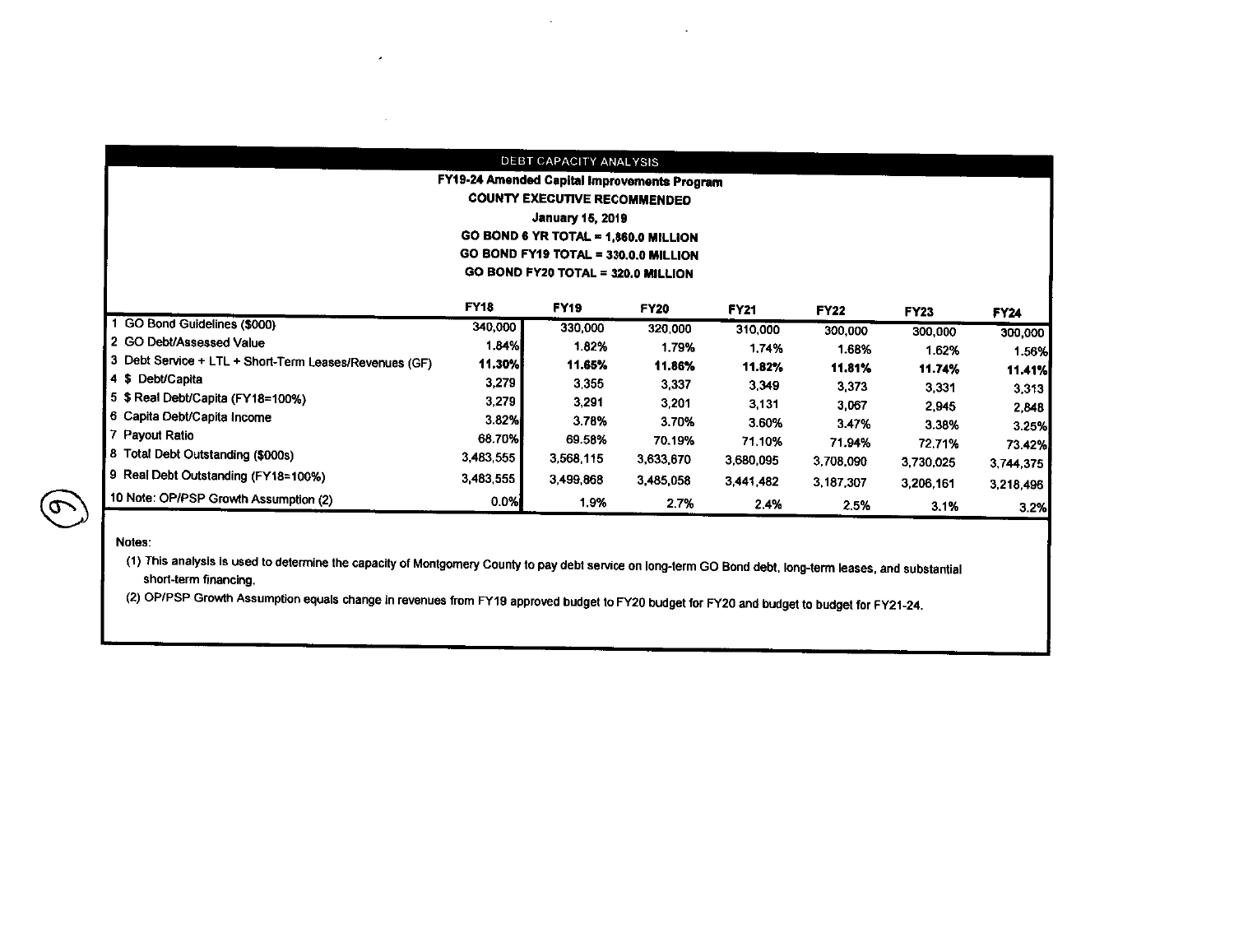|                                                        |             | DEBT CAPACITY ANALYSIS               |                        |             |             |             |           |
|--------------------------------------------------------|-------------|--------------------------------------|------------------------|-------------|-------------|-------------|-----------|
|                                                        |             | FY19-24 Capital Improvements Program |                        |             |             |             |           |
|                                                        |             | <b>COUNTY EXECUTIVE RECOMMENDED</b>  |                        |             |             |             |           |
|                                                        |             | <b>January 16, 2018</b>              |                        |             |             |             |           |
|                                                        |             | GO BOND 6 YR TOTAL = 1,860.0 MILLION |                        |             |             |             |           |
|                                                        |             | GO BOND FY19 TOTAL = 330.0 MILLION   |                        |             |             |             |           |
|                                                        |             | GO BOND FY20 TOTAL = 320.0 MILLION   |                        |             |             |             |           |
|                                                        | <b>FY18</b> | <b>FY19</b>                          |                        |             |             |             |           |
| GO Bond Guidelines (\$000)                             | 340,000     | 330,000                              | <b>FY20</b><br>320,000 | <b>FY21</b> | <b>FY22</b> | <b>FY23</b> | FY24      |
| 2 GO Debt/Assessed Value                               | 1.85%       | 1.83%                                |                        | 310,000     | 300,000     | 300,000     | 300,000   |
| 3 Debt Service + LTL + Short-Term Leases/Revenues (GF) | 11.30%      | 11.73%                               | 1.79%                  | 1.74%       | 1.69%       | 1.63%       | 1.57%     |
| 4 \$ Debt/Capita                                       | 3,305       |                                      | 11.87%                 | 11.96%      | 11.87%      | 11.77%      | 11.65%    |
| 5 \$ Real Debt/Capita (FY18=100%)                      |             | 3,396                                | 3.450                  | 3.485       | 3,503       | 3,513       | 3.518     |
| 6 Capita Debt/Capita Income                            | 3,173       | 3,182                                | 3.157                  | 3,116       | 3,206       | 3.141       | 3.073     |
|                                                        | 3.85%       | 3.78%                                | 3.71%                  | 3.63%       | 3.52%       | 3.41%       | 3.30%     |
| 7 Payout Ratio                                         | 68.70%      | 69.58%                               | 70.50%                 | 71.38%      | 72.21%      | 72.93%      | 73.60%    |
| 8 Total Debt Outstanding (\$000s)                      | 3,511,335   | 3,612,105                            | 3,692,310              | 3,753,170   | 3,795,580   | 3.830,460   | 3,859.765 |
| 9 Real Debt Outstanding (FY18=100%)                    | 3,371,699   | 3.383.865                            | 3,378,592              | 3,355,428   | 3,315,431   | 3,345,899   | 3,371,497 |
| 10 Note: OP/PSP Growth Assumption (2)                  | 0.0%        |                                      | 3.2%                   | 2.6%        | 2.7%        | 3.0%        | 3.2%      |

#### **Notes:**

 $\bigodot$ 

(1) This analysis is used to determine the capacity of Montgomery County to pay debt service on long-term GO Bond debt, long-term leases, and substantial **short-term financing.** 

(2) OP/PSP Growth Assumption equals change in revenues from FY18 approved budget to FY19 budget for FY19 and budget to budget for FY20-24.

 $\sim 10^{-1}$ 

 $\sim$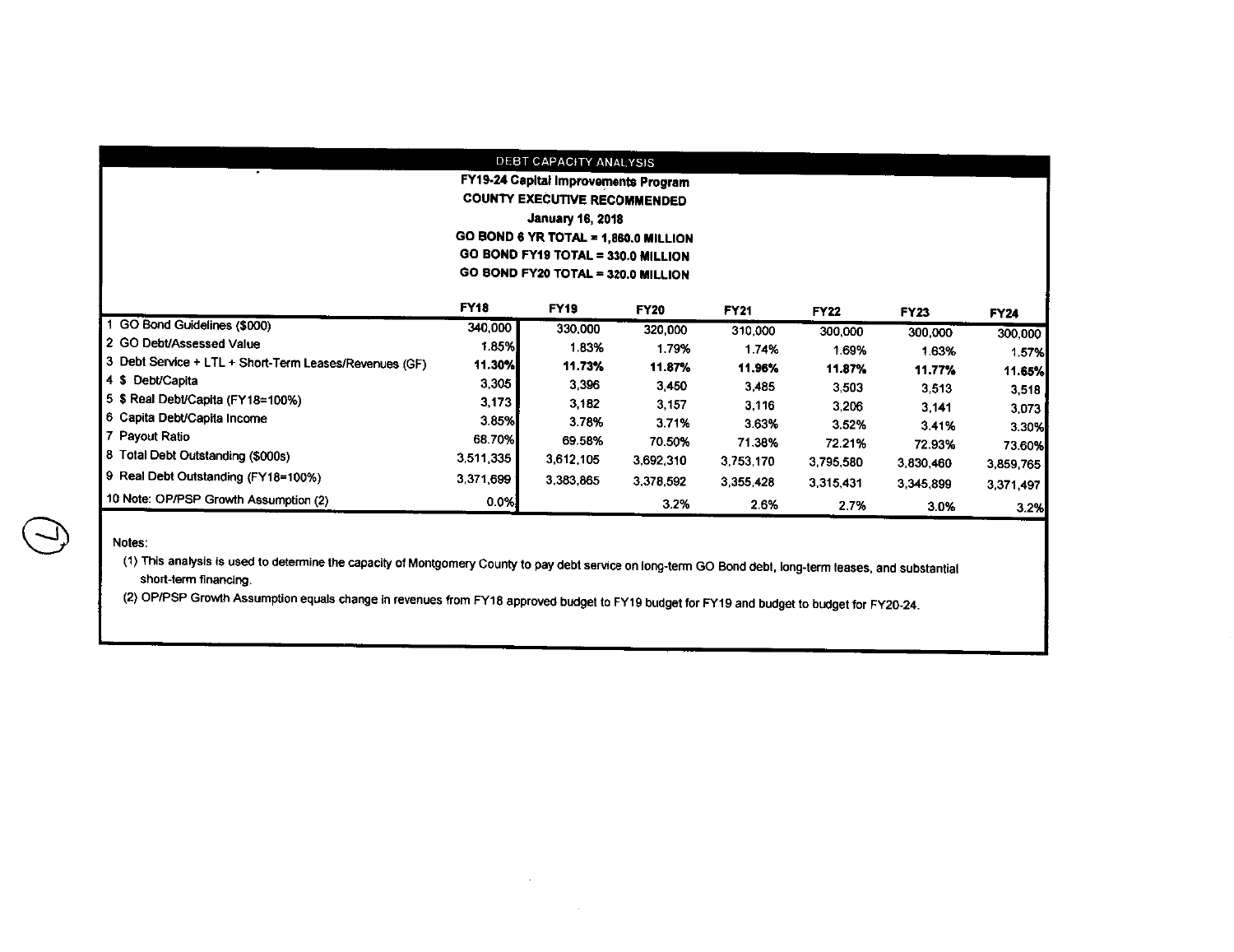| TAX SUPPORTED CURRENT REVENUES ADJUSTMENT CHART    |                                              |                         |                       |                      |                      |                     |                     |
|----------------------------------------------------|----------------------------------------------|-------------------------|-----------------------|----------------------|----------------------|---------------------|---------------------|
|                                                    | FY19-24 Amended Capital Improvements Program |                         |                       |                      |                      |                     |                     |
|                                                    | <b>COUNTY EXECUTIVE RECOMMENDED</b>          |                         |                       |                      |                      |                     |                     |
|                                                    |                                              | <b>January 15, 2019</b> |                       |                      |                      |                     |                     |
| (\$ MILLIONS)                                      | <b>6 YEARS</b>                               | <b>FY19</b>             | <b>FY20</b>           | <b>FY21</b>          | <b>FY22</b>          | FY23                | FY24                |
|                                                    |                                              |                         | APPROP (1) APPROP (1) | <b>EXP</b>           | <b>EXP</b>           | <b>EXP</b>          | <b>EXP</b>          |
| TAX SUPPORTED CURRENT REVENUES AVAILABLE           | 458.672                                      | 26.272                  | 78.141                | 86.493               | 74 210               | 96.687              | 96.869              |
| Adjust for Future inflation *                      | (19.967)                                     | $\bullet$               | $\bullet$             | (1.862)              | (3.230)              | (6.358)             | (8.517)             |
| SUBTOTAL CURRENT REVENUE FUNDS AVAILABLE           |                                              |                         |                       |                      |                      |                     |                     |
| FOR ELIGIBLE PROJECTS (after adjustments)          | 438.705                                      | 26 27 2                 | 78.141                | 84.631               | 70.980               | 90.329              | 88.352              |
| Less Set Aside: Future Projects                    |                                              |                         |                       |                      |                      |                     |                     |
| TOTAL FUNDS AVAILABLE FOR PROGRAMMING              | 438.705                                      | 26 27 2                 | 78.141                | 84.631               | 70.980               | 90.329              | 88.352              |
| <b>GENERAL FUND</b>                                |                                              |                         |                       |                      |                      |                     |                     |
| <b>MCPS</b>                                        | (108.901)                                    | (3.802)                 | (22.195)              |                      |                      |                     |                     |
| <b>MONTGOMERY COLLEGE</b>                          | (87.081)                                     | (11.661)                | (15.084)              | (21.993)<br>(15.084) | (14.652)<br>(15.084) | (23.657)            | (22.602)            |
| <b>M-NCPPC</b>                                     | (23.288)                                     | (2.258)                 | (3.438)               | (4.398)              | (4.398)              | (15.084)<br>(4.398) | (15.084)<br>(4.398) |
| <b>HOC</b>                                         | (8.100)                                      | (1.250)                 | (1.850)               | (1.250)              | (1.250)              | (1.250)             | (1.250)             |
| <b>TRANSPORTATION</b>                              | (50.415)                                     | (2.648)                 | (8.354)               | (10.088)             | (10.373)             | (9.646)             | (9.306)             |
| <b>MC GOVERNMENT</b>                               | (25.642)                                     | (5.762)                 | (4.630)               | (4.400)              | (3.600)              | (3.650)             | (3.600)             |
| <b>SUBTOTAL - GENERAL FUND</b>                     | (303.427)                                    | (27.381)                | (55.551)              | (57.213)             | (49.357)             | (57.685)            | (56.240)            |
|                                                    |                                              |                         |                       |                      |                      |                     |                     |
| <b>MASS TRANSIT FUND</b><br>FIRE CONSOLIDATED FUND | (95.530)                                     | 1.533                   | (16.129)              | (16.452)             | (10.657)             | (27.178)            | (26.647)            |
| <b>PARK FUND</b>                                   | (26.673)                                     | (0.099)                 | (6.111)               | (5.116)              | (5.116)              | (5.116)             | (5.115)             |
| <b>ECONOMIC DEVELOPMENT FUND</b>                   | (2.100)                                      | (0.350)                 | (0.350)               | (0.350)              | (0.350)              | (0.350)             | (0.350)             |
| <b>RECREATION</b>                                  | (11.000)<br>0.025                            | 0.025                   |                       | (5.500)              | (5.500)              |                     |                     |
| SUBTOTAL - OTHER TAX SUPPORTED                     | (135.278)                                    | 1.109                   | (22.590)              | (27.418)             | ۳.                   |                     | $\blacksquare$      |
| TOTAL PROGRAMMED EXPENDITURES                      | (438.705)                                    | (26.272)                | (78.141)              | (64.631)             | (21.623)             | (32.644)            | (32.112)            |
| <b>AVAILABLE OR (GAP) TO BE SOLVED</b>             |                                              |                         | $\blacksquare$        |                      | (70.980)             | (90.329)            | (88.352)            |
|                                                    |                                              |                         |                       |                      | $\bullet$            | ٠                   | $\bullet$           |
| * Inflation:                                       |                                              | 1.95%                   | 2.27%                 | 2.56%                | 2.85%                | 2.85%               | 2.85%               |

Note:

 $\bar{1}$ 

(1) FY19 and FY20 APPROP equals new appropriation authority. Additional current revenue funded appropriations will require drawing on operating fund<br>balances.

 $\hat{r}$ 

®

 $\bar{\mathcal{A}}$ 

 $\ddot{\phantom{a}}$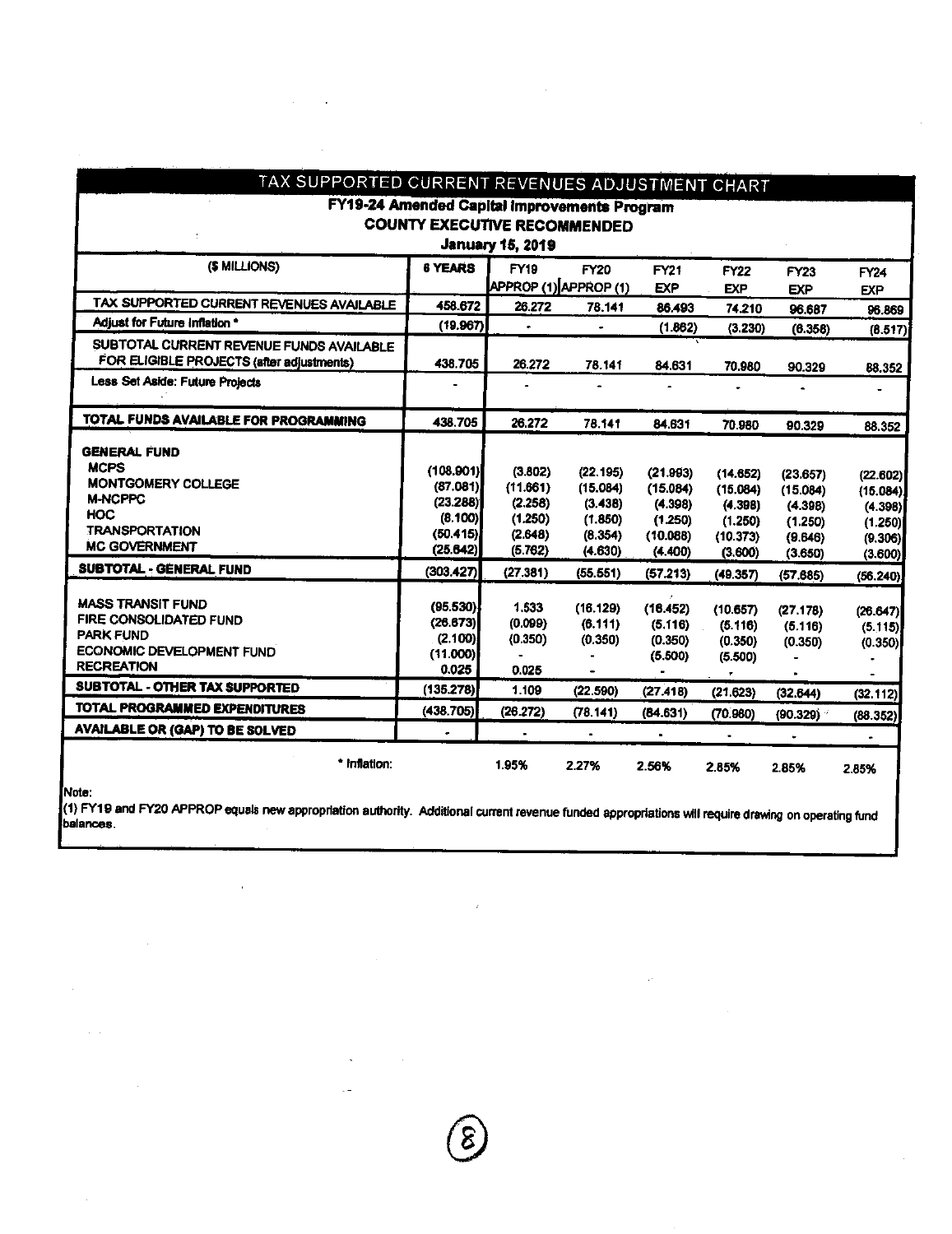| <b>M-NCPPC BOND ADJUSTMENT CHART</b>                                                                                                  |                                     |                |                |             |             |             |             |
|---------------------------------------------------------------------------------------------------------------------------------------|-------------------------------------|----------------|----------------|-------------|-------------|-------------|-------------|
| FY19-24 Amended Capital Improvements Program                                                                                          |                                     |                |                |             |             |             |             |
|                                                                                                                                       | <b>County Executive Recommended</b> |                |                |             |             |             |             |
|                                                                                                                                       | <b>January 15, 2019</b>             |                |                |             |             |             |             |
| $$$ millions)                                                                                                                         | <b>6 YEARS</b>                      | <b>FY19</b>    | <b>FY20</b>    | <b>FY21</b> | <b>FY22</b> | <b>FY23</b> | <b>FY24</b> |
| <b>BONDS PLANNED FOR ISSUE</b>                                                                                                        | 39.000                              | 6.500          | 6.500          | 6.500       | 6.500       | 6.500       | 6.500       |
| Plus PAYGO funded                                                                                                                     |                                     |                |                |             |             |             |             |
| Adjust for Future Inflation *                                                                                                         | (1.523)                             | $\blacksquare$ | $\blacksquare$ | (0.143)     | (0.296)     | (0.458)     | (0.627)     |
| SUBTOTAL FUNDS AVAILABLE FOR                                                                                                          |                                     |                |                |             |             |             |             |
| DEBT ELIGIBLE PROJECTS (after adjustments)                                                                                            | 37.477                              | 6.500          | 6.500          | 6.357       | 6.204       | 6.042       | 5.873       |
| Less Set Aside: Future Projects                                                                                                       | 0.046                               | 0.003          | 0.003          | 0.010       | 0.010       | 0.010       | 0.010       |
|                                                                                                                                       | 0.1%                                |                |                |             |             |             |             |
| TOTAL FUNDS AVAILABLE FOR PROGRAMMIN                                                                                                  | 37 431                              | 6.497          | 6.497          | 6.347       | 6.194       | 6.032       | 5.863       |
| Programmed P&P Bond Expenditures                                                                                                      | (37 430)                            | (6.497)        | (6.497)        | (6.347)     | (6.191)     | (6.031)     | (5.867)     |
| Programming adjustment - unspent prior years                                                                                          |                                     |                |                |             | ٠           |             |             |
| SUBTOTAL PROGRAMMED EXPENDITURES                                                                                                      | (37.430)                            | (6.497)        | (6.497)        | (6.347)     | (6.191)     | (6.031)     | (5.867)     |
| <b>AVAILABLE OR (GAP) TO BE SOLVED</b>                                                                                                | 0.00 <sub>1</sub>                   | 0.00           | 0.00           | 0.00        | 0.00        | 0.00        | 0.00        |
| <b>NOTES:</b>                                                                                                                         |                                     |                |                |             |             |             |             |
| * Inflation did not change from the FY19-24 Approved CIP to avoid reducing FY21-24 capacity below the prior approved spending levels. |                                     |                |                |             |             |             |             |
| Inflation $=$                                                                                                                         |                                     | 1.95%          | 2.07%          | 2.20%       | 2.30%       | 2.38%       | 2.43%       |